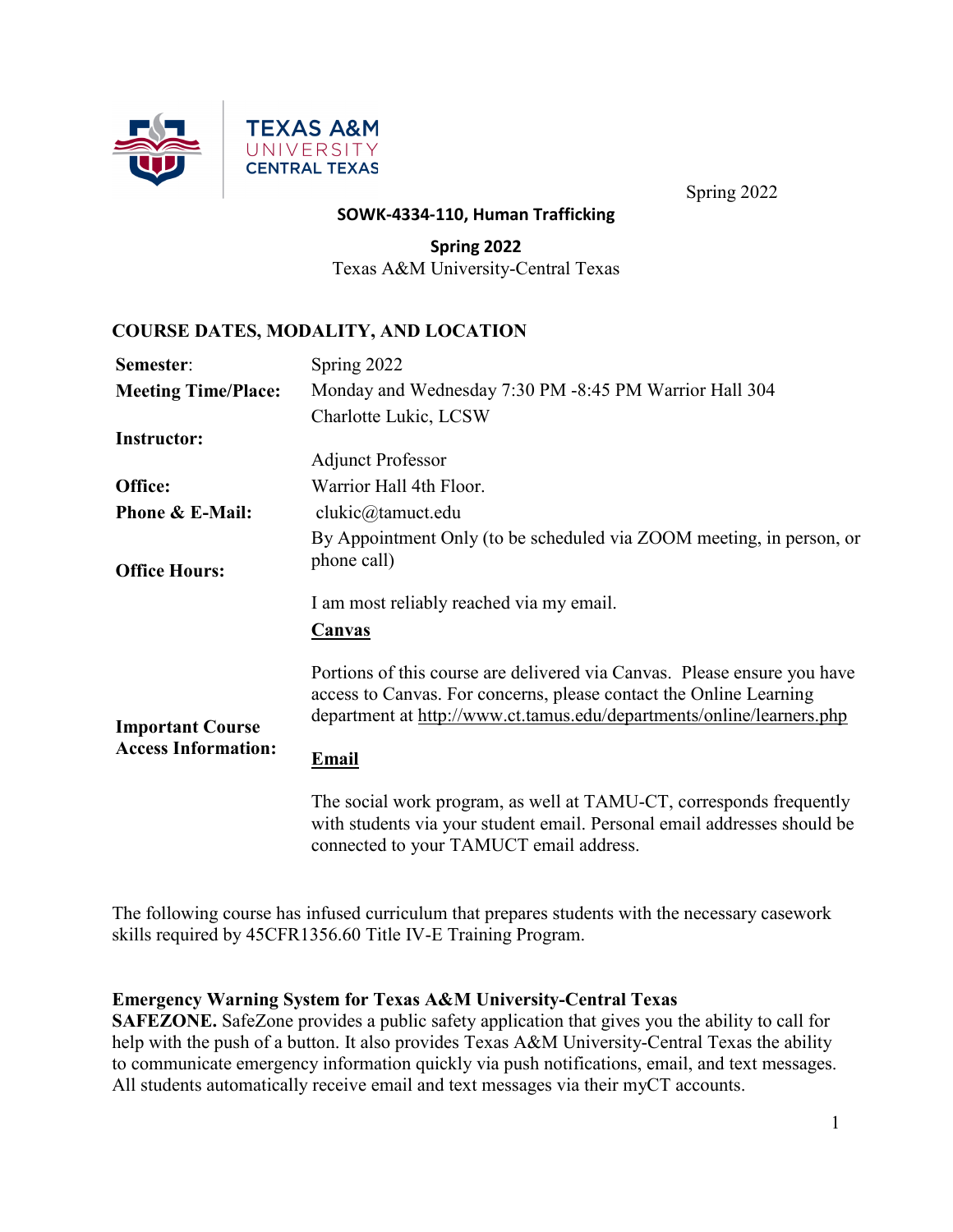

Downloading SafeZone allows access to push notifications and enables you to connect directly for help through the app.

You can download SafeZone from the app store and use your myCT credentials to log in. If you would like more information, you can visit the [SafeZone](http://www.safezoneapp.com/) website [www.safezoneapp.com].

To register SafeZone on your phone, please follow these 3 easy steps*:*

- 1. Download the SafeZone App from your phone store using the link below:
	- o [iPhone/iPad:](https://apps.apple.com/app/safezone/id533054756) [https://apps.apple.com/app/safezone/id533054756]
	- o [Android Phone / Tablet](https://play.google.com/store/apps/details?id=com.criticalarc.safezoneapp)
		- [https://play.google.com/store/apps/details?id=com.criticalarc.safezoneapp]
- 2. Launch the app and enter your myCT email address (e.g.  $\{\text{name}\}\langle\omega\text{tamuct.edu}\rangle$ )
- 3. Complete your profile and accept the terms of service

# **COURSE INFORMATION**

# **Course Overview and description**

Human Trafficking is an undergraduate course designed to help students gain a better understanding of contemporary human trafficking and

modern day slavery. In this course students will assess the different frameworks used to combat human trafficking around the world and analyze the different discourses used to discuss the trafficking phenomena. Students will learn different terminology in this field, the different types of trafficking that exist, and how it correlates to the social work profession. This course will also explore various roles that entities, such as government, media, the criminal justice system, and faith-based organizations play in this complex issue. In addition, this course will explore the psychological and emotional impacts trafficking has on its victims and what interventions can be utilized to help mitigate this worldwide problem.

# **Learning Objectives**

Upon completion of the course, students will be able to:

- 1. Define human trafficking.
- 2. Identify the many forms of human trafficking.
- 3. Understand the impact of international and U.S. laws enacted to fight human trafficking.

4. Assess the many changes in policy that the U.S. government and law enforcement agencies have implemented in an effort to apply a victim-centered approach to human trafficking.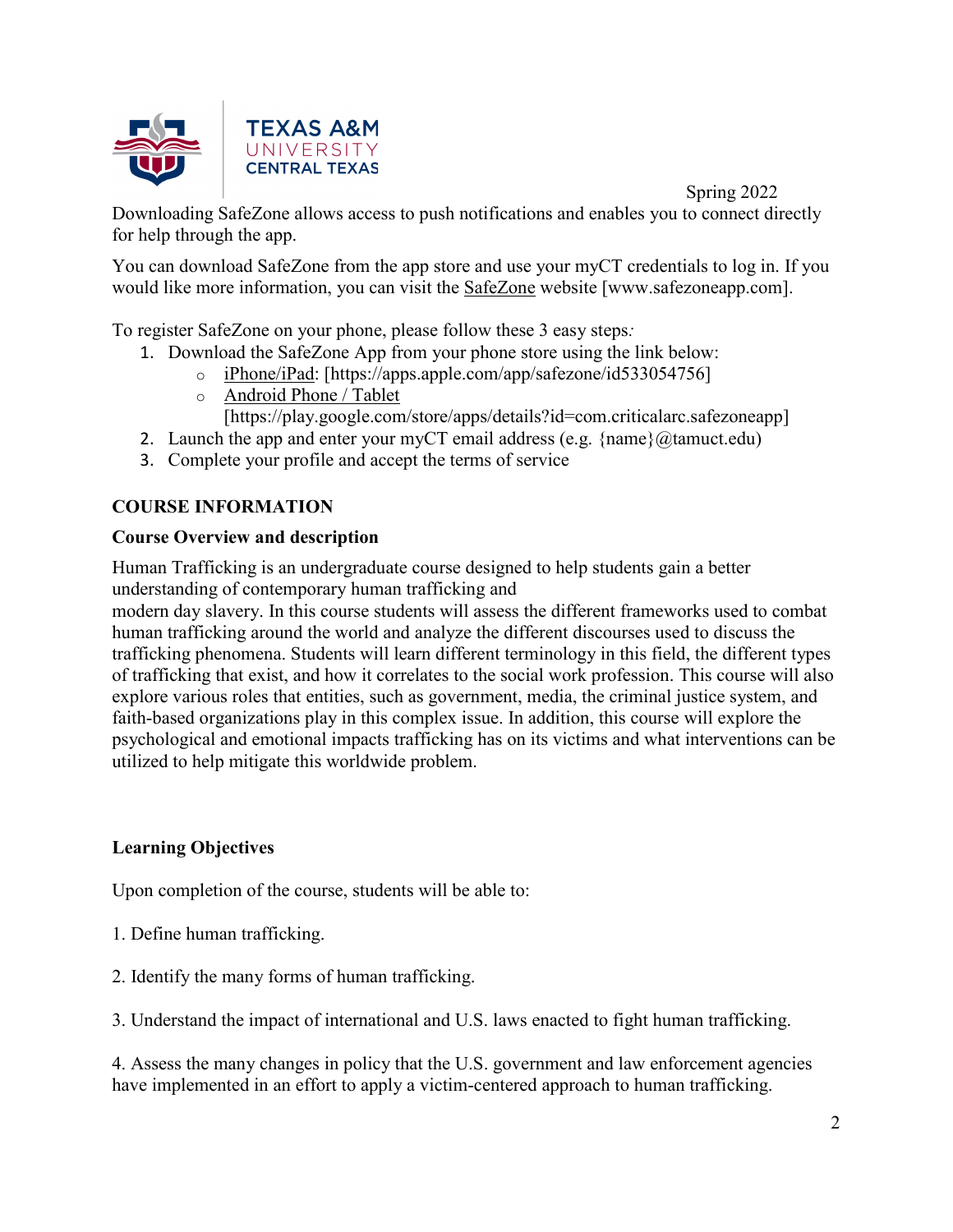

- 5. Recognize the role of community members in addressing human trafficking.
- 6. Provide practical insight into what can be done to combat and prevent human trafficking.

# **Teaching Method**

The primary teaching approach in this course will be collaborative learning. Material in the course will be presented through class discussions on readings, videotapes, and in-class group exercises. Guest presenters and field trips will provide an in depth view of the current challenges and services.

#### **Program Mission**

The mission of the BSW Program at Texas A&M University - Central Texas is to prepare high quality graduates for entry-level generalist social work practice and advanced education. This education is delivered in a rigorous and student-centered learning environment that promotes professional behavior, values and ethics, human and community well-being, respect for human diversity, and a global perspective, and is guided by a person-in-environment framework, knowledge based on scientific inquiry, and social work competencies.

# **Program Framework**

The Social Work Program curriculum is rooted in a framework established by the Council on Social Work Education (CSWE). Specifically, the program endeavors to develop social workers who promote human and community well-being by being able to demonstrate the following 9 core competencies upon graduation:

- 1. Demonstrate ethical and professional behavior
- 2. Engage diversity and difference in practice
- 3. Advance human rights and social, economic, and environmental justice
- 4. Engage in practice-informed research and research-informed practice
- 5. Engage in policy practice
- 6. Engage with individuals, families, groups, organizations, and communities
- 7. Assess individuals, families, groups, organizations, and communities
- 8. Intervene with individuals, families, groups, organizations and communities
- 9. Evaluate practice with individuals, families, groups, organizations, and communities

Each core competency has specific, measurable practice behaviors that help students and their professors determine if the competency has been achieved. There are 31 total practice behaviors. The complete list of practice behaviors can be found at the end of this syllabus or by reviewing the student handbook.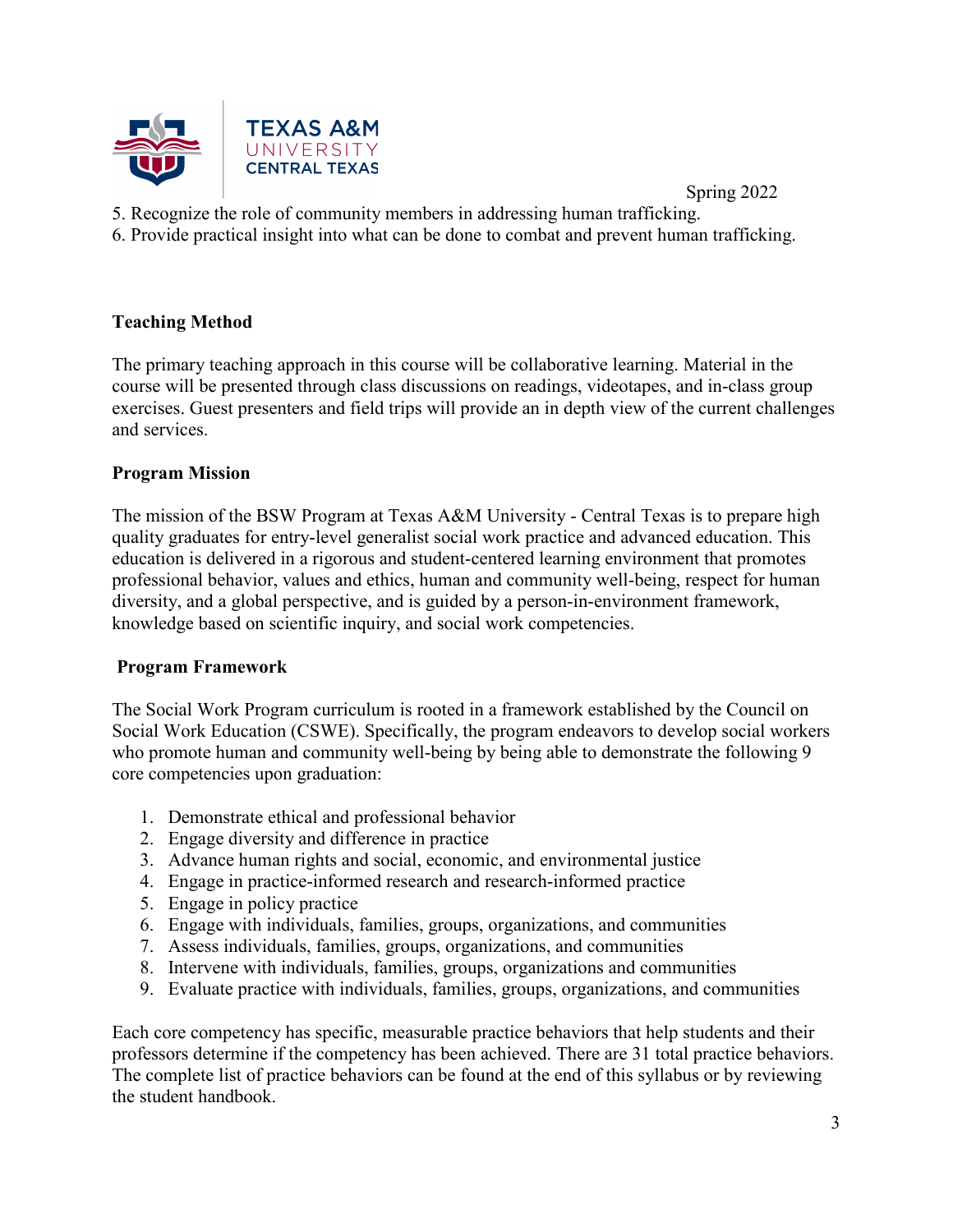



# **Course Objectives & Related CSWE Practice Behaviors**

This course provides content that helps to prepare you, the generalist social work student, to engage in the following CSWE competencies and related practice behaviors:

1.2Use reflection and self-regulation to manage personal values and maintain professionalism in practice situations

1.3Demonstrate professional demeanor in behavior, appearance; and oral and, written and electronic communication

1.5Use supervision and consultation to guide professional judgment and behavior 2.3Apply self-awareness and self-regulation to manage the influence of personal biases and values in working with diverse clients and constituencies

The objectives for this course, that support the CSWE related practice behaviors, are:

- 1. Students will gain an understanding of the range of types of child maltreatment and the family dynamics that can be present in each type.
- 2. Students will gain a historical perspective of child welfare issues and family systems in the U.S., along with a historical understanding of how child protective systems have developed in this country.
- 3. Students will gain an understanding of the Child Protective Services system and the role it plays in dealing with child maltreatment. They will learn when and how to make referrals to CPS.

The following table shows the relationship between: A) the course objectives, B) the CSWE related practice behaviors, and C) the assignments used to assess your ability to fulfill the objective related to the practice behavior:

# 1. **Objectives B. CSWE Related C. Course Assignments**

*(By the completion of the course, it is expected that you will be able to...)*

# **Practice Behaviors**

*(This is the practice behavior that objective supports)*

*(This is the assignment used to assess your ability to fulfill the objective related to the practice behavior)*

1. Students will gain an understanding of the range of types 1.2 • Reflection Papers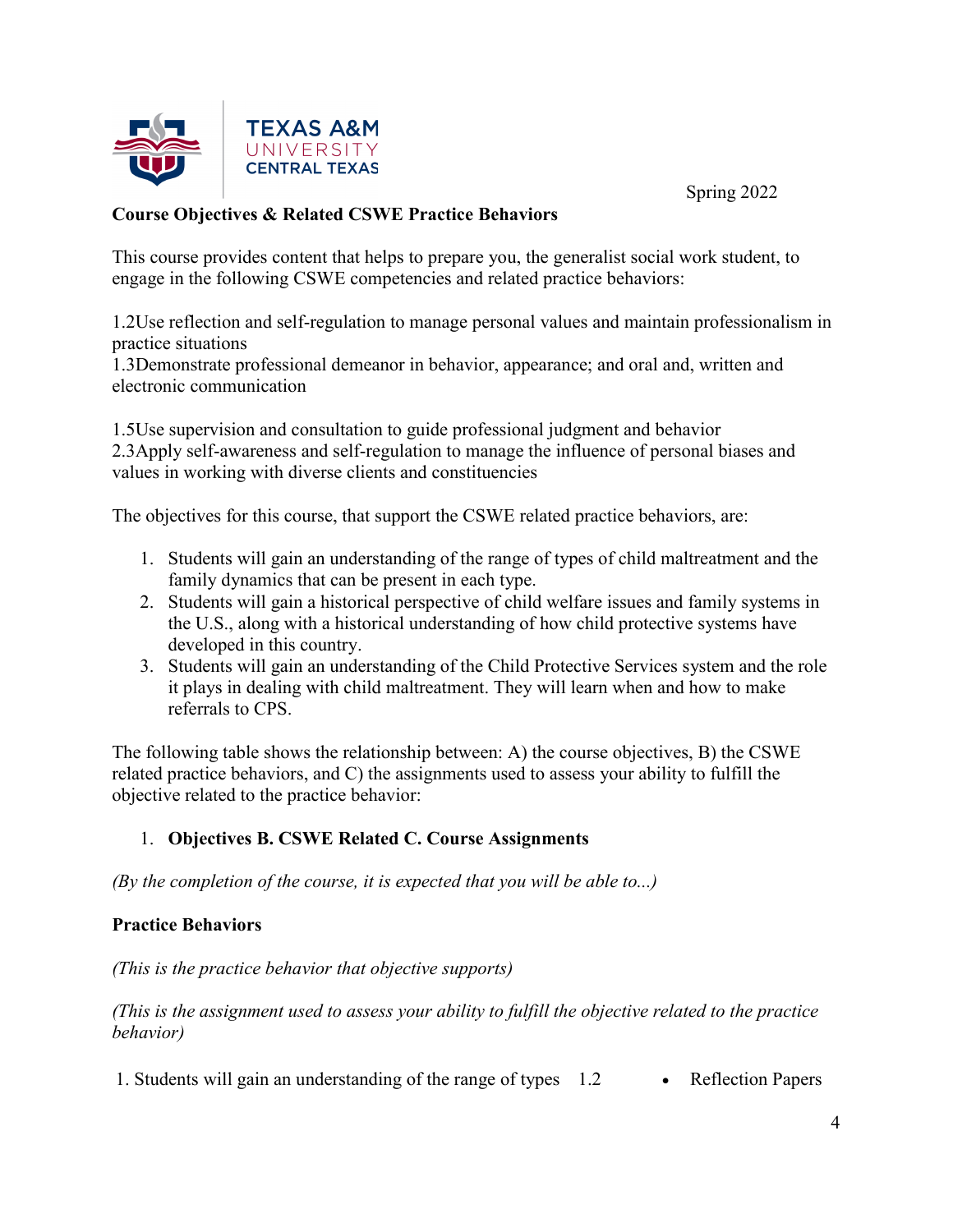

of child maltreatment and the family dynamics that can be present in each type.

2. Students will gain a historical perspective of child welfare issues and family systems in the U.S., along with a historical 1.3 understanding of how child protective systems have developed in this country.

3. Students will gain an understanding of the Child Protective Services system and the role it plays in dealing with child maltreatment. They will learn when and how to make referrals to CPS.

Spring 2022

- Annotated Bibliography • Presentation
- Service Learning
	- Reflection Papers
	- Annotated
	- Bibliography Presentation
- Service Learning
	- Reflection Papers
	- Annotated Bibliography •
		- Presentation
- Service Learning

1.5,2.3

**5|**Page

# **Required Reading and Textbook**

Busch-Armendariz, N.; Nsonwu, M., & Heffron, L. (2018). Human Trafficking Applying Research, Theory, and Case Studies. Sage Publishing. ISBN 978-1-5063-0572-1.

# **COURSE REQUIREMENTS**

# **Assignment Point Break Down**

*Final Grades*

A total of 100 points may be earned from the course assignments, as follows:

Course Assignment Total Points

Media Assignment Response (2x15) 30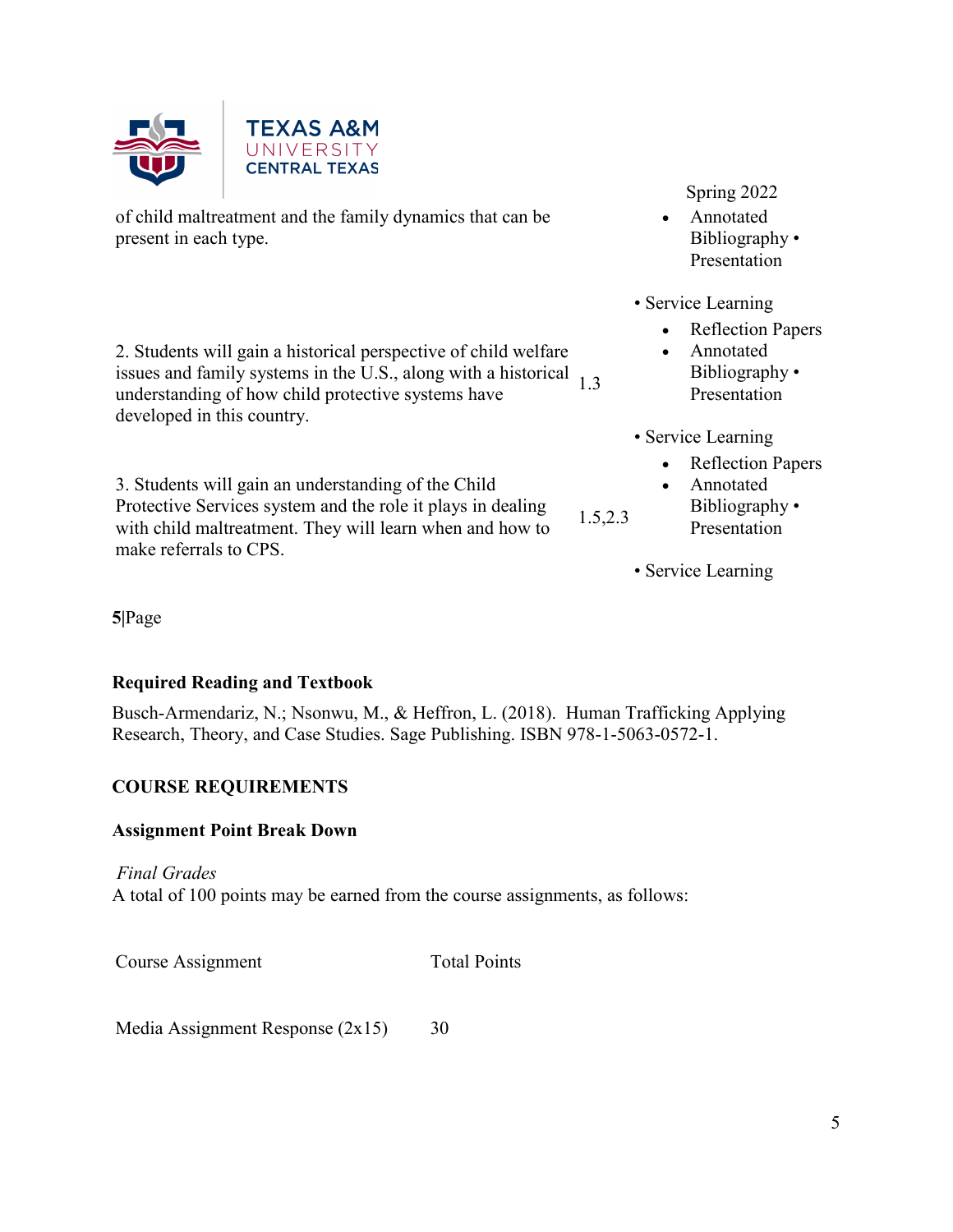

| Quizzes $(5 \omega)$ 5 Points Each) | 25         |
|-------------------------------------|------------|
| 2 Class Debates (15 Points each)    | 30         |
| Participation/Discussion Board      | 15         |
| Total                               | 100 Points |

Final Class Grades are based on the following: A: 90 to 100 B: 89 to 80 C: 79 to 70 D: 69 to 60 F: 59 or less

The following activities will be completed during the semester.

# **Course Assignments**

# **1. Class Debates (2 @ 15 Points each)**

Students will organize and carry out two debates. You will be divided into four groups, two groups (one pro and one con) per debate. The question for the 1st debate is: *Should being a victim of trafficking entitle a person to asylum and/or other protection?* The question for the 2nd debate is: *Is it an effective way to combat trafficking to make prostitution illegal ?* Preparation and participation in these debates will be evaluated on an individual basis. More information will be given in class and on Canvas.

# **2. Media Assignment (2 @ 15 Points)**

*Film Response Essay:* I will show in class and also provide a list of several documentary films, of which you will choose TWO to write a 3-5 page response to the information provided in the film, 1) summing up key points, 2) providing any critiques, and 3) incorporating/relating it to other information learned in the class. You are to submit your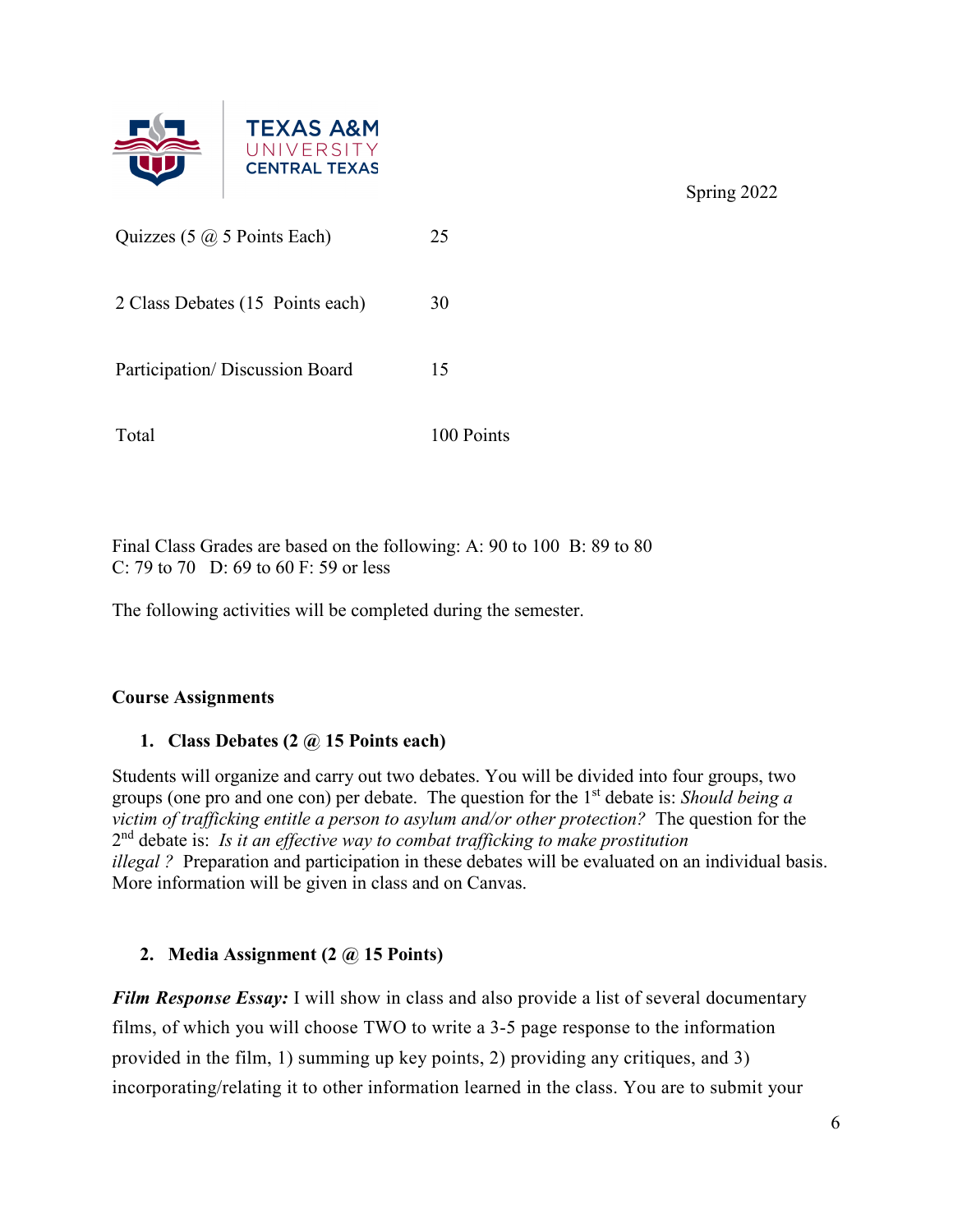

assignments on Canvas under the Assignments Button. **These are due within a week following the film**. Since the film dates/ as shown in class vary, there is no standardized due date. If you choose a film from the list of film recommendations or another that you've discovered on your own that you vet through me, the paper is due at the latest by **April 30th**.

# **3. Quizzes (5 @ 5 points each)= 25 Points**

There will be 4 quizzes throughout the semester that will cover various chapters from the course textbook. Quizzes will be available on Canvas and will be open for one week starting Monday at 9:00 AM and closing Friday at 11:59 PM. There WILL NOT be any make ups allowed so please plan accordingly.

4. **Participation (15 points)** Class participation and attendance is mandatory. In addition to attendance there will be various discussion boards throughout the semester found on Canvas. Each discussion board will have a point value assigned to it.

# **CODE OF CONDUCT FOR CLASSROOMS**

Social work practitioners respect others. Unfortunately, we have had extreme problems with disruptive and disrespectful behavior by students in classes, leading to the development of this code of conduct, which all students are required to follow. Please see the Rubric for Assessing Profession Behaviors.

1. Students are expected to be present for every scheduled class session (with camera's on for virtual classes) to enrich the learning experience.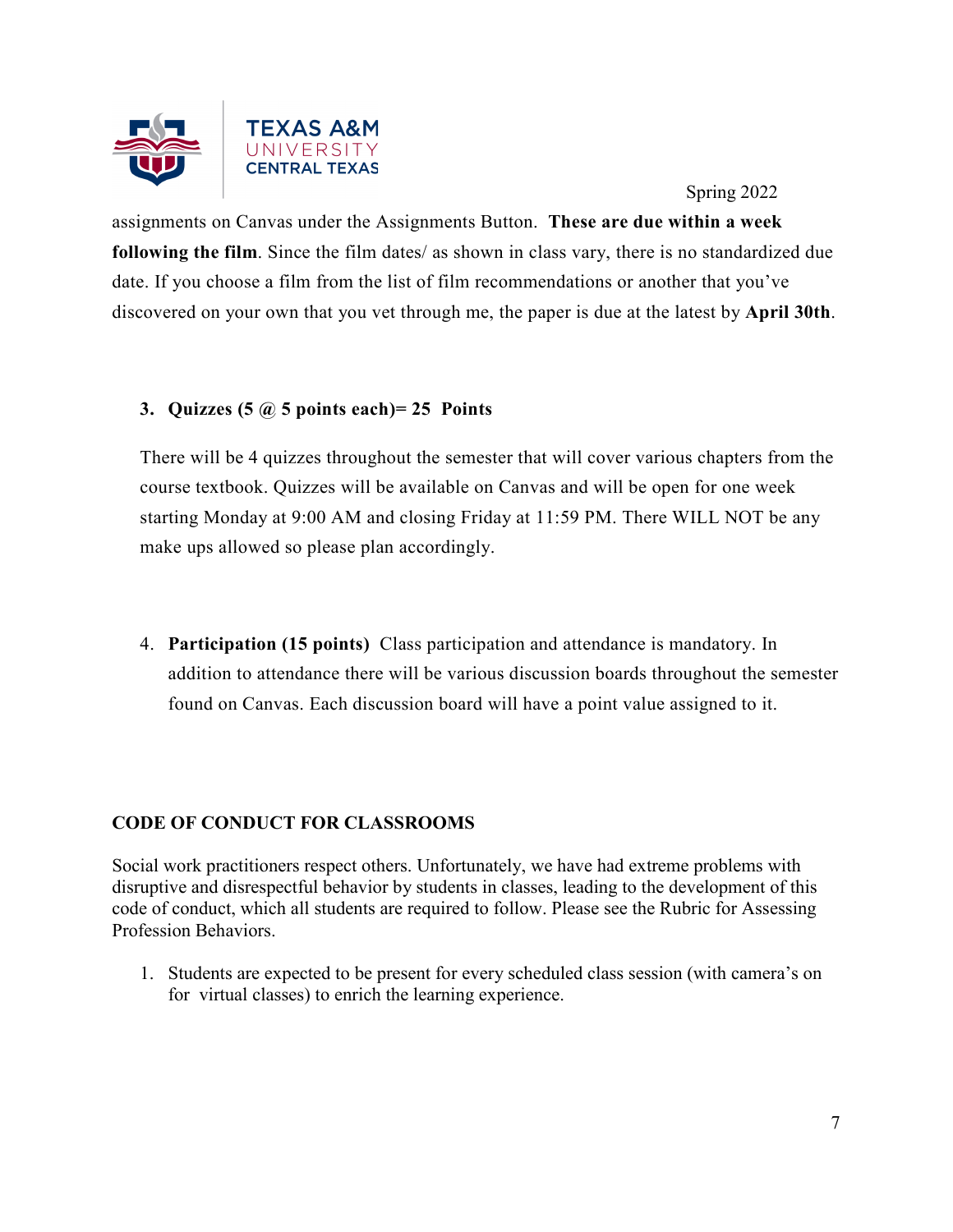

- 2. Once class has begun, students are expected to remain for the duration of the class. It is expected that all students will take care of personal affairs (i.e., get beverages, take care of phone calls, meeting with students and other professors, use the restroom, etc.) before class begins. Students who have a medical/physical condition for which they need to request an exception to this policy need to discuss this with the professor to see if an exception can be granted. Students leaving the class outside of these parameters should not attempt to re-enter the class and will receive a 0 for class participation and/or attendance that day. Students are expected to display professional decorum at all times. This includes, but is not limited to, respecting classmates and the instructor. In this regard, it is expected that students will not speak to/hold conversations with/pass notes to other students once class has begun without recognition by the professor to do so. Talking during lecture, out of turn, or while other students are talking is disruptive to the learning environment, disrespectful to peers, and unprofessional in demeanor. Students are strongly encouraged to engage in discussion in respectful and appropriate manners; hence, it is expected that students apply classroom etiquette and raise a hand if there is something to share or to answer a question. It is also expected that students will display patience in raising a hand and recognize that the professor will eventually call on the student and/or may attempt to vary responses from peers and not call on the student in an effort to do so. Shouting out answers, making loud noises, and/or waving a hand vigorously to capture attention is unprofessional and inappropriate behavior. Consistent display of such behavior will result in consultation by the professor and can potentially impact the attendance/participation grade.
- 1. To support the academic learning environment, students are asked to refrain from sharing personal information in class that will not support/add significantly to the class discussion. Sharing of personal stories and/or issues that are not related to the topic can distract class learning and limit knowledge sharing by the professor and other students. In this regard, please note that the professor reserves the right to redirect/limit such conversations in class unless students are expressly asked to share such information by the instructor.
- 4. Use of personal technology or gadgets during class period is prohibited. This includes laptop computers, cell phones, i-pads, kindles, e-readers (unless the student has purchased the class textbook for use in this way, in which case this needs to be discussed with the professor), or any other kind of equipment. Exceptions to this are use of audio recording devices during lecture (with permission) and aid of assisted technology as permitted via a disability accommodation. Failure to adhere to this rule can result in being asked to leave the class and receiving a 0 for class participation/attendance for the day.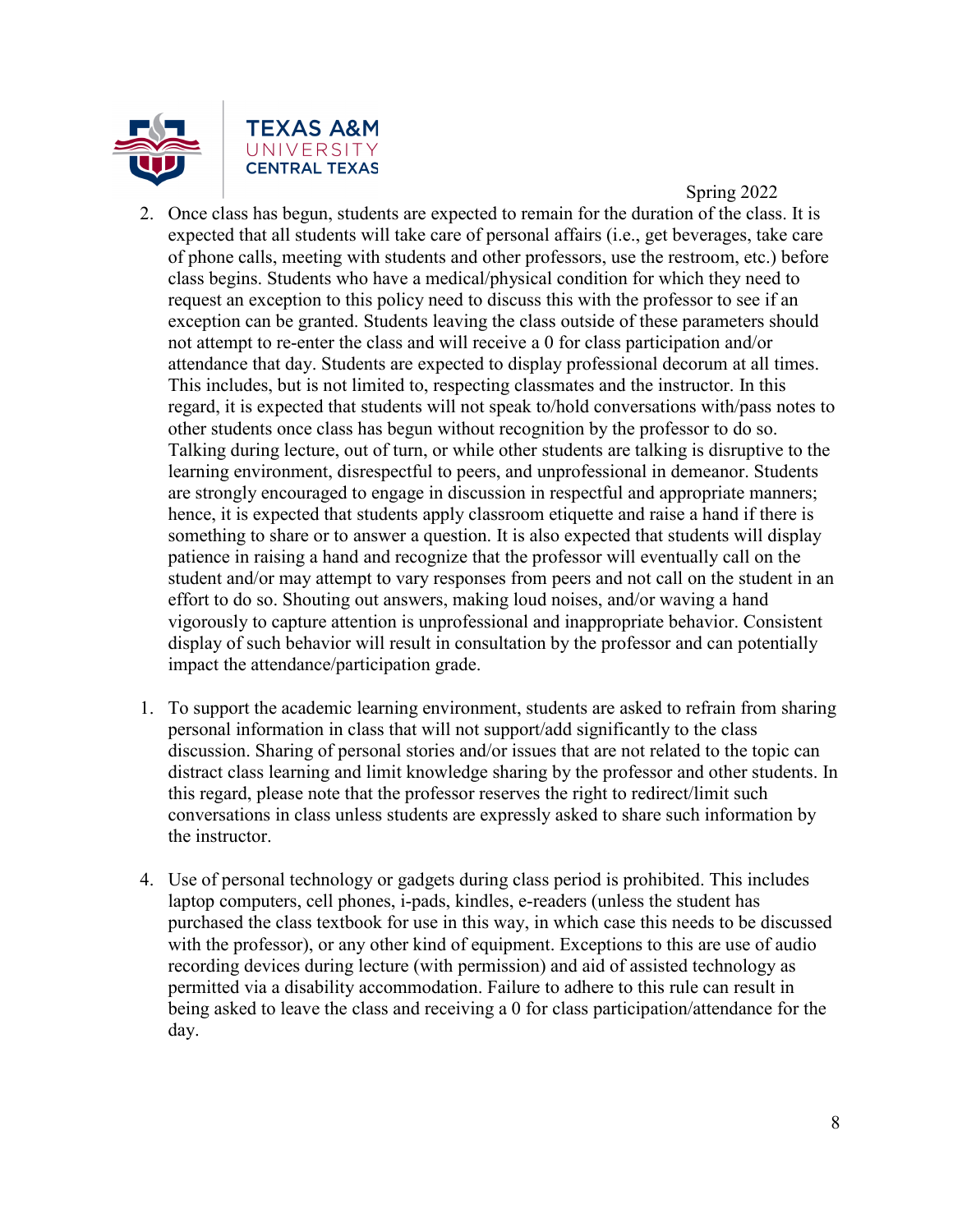

5. Late work will not be accepted or graded unless this has been discussed with and approved by the professor BEFORE class on the due date of the assignment. *Being absent from class on a day when an assignment is due does NOT grant a student an extension to the due date*; the student must still arrange to get that assignment turned in to the professor before class starts. Allowing students to turn in assignments late for a grade is not fair to other students who got their work done on time, disrupts the grading process for the professors, and sends a message that such behavior is professionally "okay," which it is not. This, as well as all other policies, will be held to strict code, and failure to adhere to this policy will result in a 0 for the assignment. This is inclusive of all assignments.

- 6. TAMU-CT expects all students to maintain high standards of personal and scholarly conduct and avoid any form of academic dishonesty, for which disciplinary sanctions exist. Academic dishonesty includes, but is not limited to, plagiarism (intentional or unintentional), copying another person's work, turning in someone else's work as your own, downloading material from the internet and inserting it into a paper as if it was your own work, taking ideas from classes or readings and putting them in a paper without citations/references, cheating on an examination or other academic work, collusion, and the abuse of resource materials. Any idea, even paraphrased ideas, used or borrowed must be given credit by showing the source with an appropriate citation or reference. **Any student who violates the university's policies regarding Academic Honesty will receive a failing grade in this course and will be reported to the Director of Student Affairs for additional university sanctions.** More information can be found at www.ct.tamus.edu/studentconduct.
- 1. Class discussions, oral presentations, and written materials must adhere to professional standards of expression and conform to the style described by the American Psychological Association. This includes avoidance of the use of language that degrades women, people of color, gays, lesbians, bisexuals, transgendered, and other diverse and at-risk populations. All students are expected to display the utmost respect for all people, regardless of differences.

The aforementioned policies are designed to create and foster a positive and rewarding learning environment for all students. Failure to adhere to the aforementioned class policies, as well as university policies, demonstrates a potential inability to conduct oneself professionally in the field of study. These policies are applicable throughout the program and, as such, students who consistently fail to comply with this code of conduct will be considered inappropriate candidates for the degree of Bachelor of Social Work at TAMU-CT as their behavior is considered inappropriate for a social work practitioner.

Students need to understand that the way you behave in class and the degree of responsibility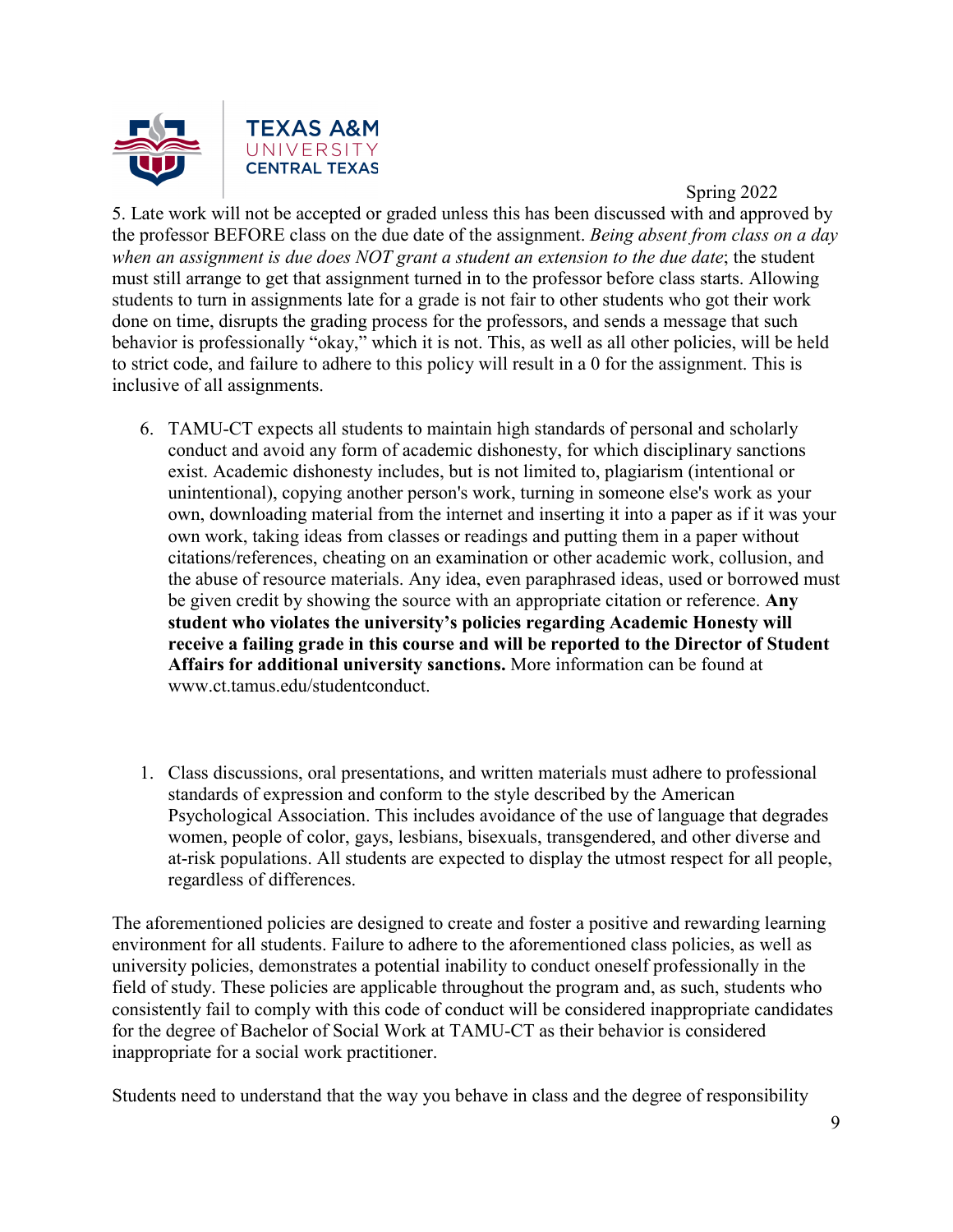

you demonstrate in approaching your school work are used by the professors as a measure of your readiness to be formally admitted to the social work major, accepted for a field agency placement, and allowed to graduate with a BSW degree. Students who consistently fail to comply with this code of conduct will be considered inappropriate candidates for any of these measures of success in social work education because their behavior is considered inappropriate for a social work practitioner.

# **Technology Requirements**

This course will use the A&M-Central Texas Instructure Canvas learning management system. **We strongly recommend the latest versions of Chrome or Firefox browsers. Canvas no longer supports any version of Internet Explorer.**

Logon to A&M-Central Texas Canvas [https://tamuct.instructure.com/] or access Canvas through the TAMUCT Online link in myCT [https://tamuct.onecampus.com/]. You will log in through our Microsoft portal.

Username: Your MyCT email address. Password: Your MyCT password

#### **Canvas Support**

Use the Canvas Help link, located at the bottom of the left-hand menu, for issues with Canvas. You can select "Chat with Canvas Support," submit a support request through "Report a Problem," or call the Canvas support line: 1-844-757-0953.

For issues related to course content and requirements, contact your instructor.

#### **Online Proctored Testing**

A&M-Central Texas uses Proctorio for online identity verification and proctored testing. This service is provided at no direct cost to students. If the course requires identity verification or proctored testing, the technology requirements are: Any computer meeting the minimum computing requirements, plus web camera, speaker, and microphone (or headset). Proctorio also requires the Chrome web browser with their custom plug in.

#### **Other Technology Support**

For log-in problems, students should contact Help Desk Central, 24 hours a day, 7 days a week

Email: [helpdesk@tamu.edu](mailto:helpdesk@tamu.edu) Phone: (254) 519-5466 [Web Chat:](http://hdc.tamu.edu/) [http://hdc.tamu.edu] *Please let the support technician know you are an A&M-Central Texas student.*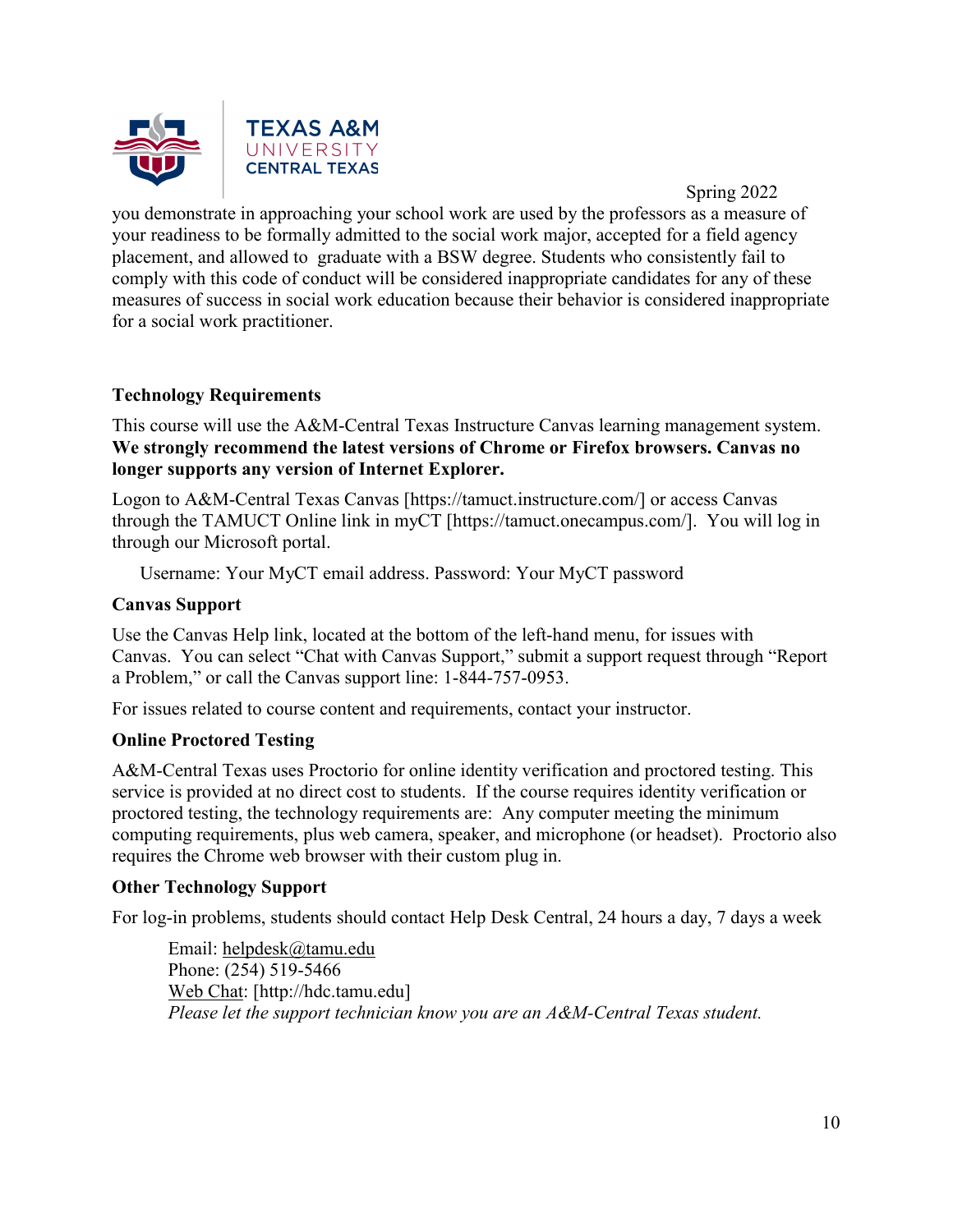

# **UNIVERSITY RESOURCES, PROCEDURES, AND GUIDELINES**

# **Drop Policy**

If you discover that you need to drop this class, you must complete the [Drop Request](https://dynamicforms.ngwebsolutions.com/casAuthentication.ashx?InstID=eaed95b9-f2be-45f3-a37d-46928168bc10&targetUrl=https%3A%2F%2Fdynamicforms.ngwebsolutions.com%2FSubmit%2FForm%2FStart%2F53b8369e-0502-4f36-be43-f02a4202f612) Dynamic Form through Warrior Web.

[https://dynamicforms.ngwebsolutions.com/casAuthentication.ashx?InstID=eaed95b9-f2be-45f3 a37d-

46928168bc10&targetUrl=https%3A%2F%2Fdynamicforms.ngwebsolutions.com%2FSubmit% 2FForm%2FStart%2F53b8369e-0502-4f36-be43-f02a4202f612].

Faculty cannot drop students; this is always the responsibility of the student. The Registrar's Office will provide a deadline on the Academic Calendar for which the form must be completed. Once you submit the completed form to the Registrar's Office, you must go into Warrior Web and confirm that you are no longer enrolled. If you still show as enrolled, FOLLOW-UP with the Registrar's Office immediately. You are to attend class until the procedure is complete to avoid penalty for absence. Should you miss the drop deadline or fail to follow the procedure, you will receive an F in the course, which may affect your financial aid and/or VA educational benefits.

# **Academic Integrity**

Texas A&M University-Central Texas values the integrity of the academic enterprise and strives for the highest standards of academic conduct. A&M-Central Texas expects its students, faculty, and staff to support the adherence to high standards of personal and scholarly conduct to preserve the honor and integrity of the creative community. Any deviation by students from this expectation may result in a failing grade for the assignment and potentially a failing grade for the course. All academic misconduct concerns will be referred to the Office of Student Conduct. When in doubt on collaboration, citation, or any issue, please contact your instructor before taking a course of action.

For more [information](https://nam04.safelinks.protection.outlook.com/?url=https%3A%2F%2Fwww.tamuct.edu%2Fstudent-affairs%2Fstudent-conduct.html&data=04%7C01%7Clisa.bunkowski%40tamuct.edu%7Ccfb6e486f24745f53e1a08d910055cb2%7C9eed4e3000f744849ff193ad8005acec%7C0%7C0%7C637558437485252160%7CUnknown%7CTWFpbGZsb3d8eyJWIjoiMC4wLjAwMDAiLCJQIjoiV2luMzIiLCJBTiI6Ik1haWwiLCJXVCI6Mn0%3D%7C1000&sdata=yjftDEVHvLX%2FhM%2FcFU0B99krV1RgEWR%2BJ%2BhvtoR6TYk%3D&reserved=0) regarding the Student Conduct process, [https://www.tamuct.edu/studentaffairs/student-conduct.html].

If you know of potential honor violations by other students, you may [submit](https://nam04.safelinks.protection.outlook.com/?url=https%3A%2F%2Fcm.maxient.com%2Freportingform.php%3FTAMUCentralTexas%26layout_id%3D0&data=04%7C01%7Clisa.bunkowski%40tamuct.edu%7Ccfb6e486f24745f53e1a08d910055cb2%7C9eed4e3000f744849ff193ad8005acec%7C0%7C0%7C637558437485262157%7CUnknown%7CTWFpbGZsb3d8eyJWIjoiMC4wLjAwMDAiLCJQIjoiV2luMzIiLCJBTiI6Ik1haWwiLCJXVCI6Mn0%3D%7C1000&sdata=CXGkOa6uPDPX1IMZ87z3aZDq2n91xfHKu4MMS43Ejjk%3D&reserved=0) a report, [https://cm.maxient.com/reportingform.php?TAMUCentralTexas&layout\_id=0].

# **Academic Accommodations**

At Texas A&M University-Central Texas, we value an inclusive learning environment where every student has an equal chance to succeed and has the right to a barrier-free education. The Warrior Center for Student Success, Equity and Inclusion is responsible for ensuring that students with a disability receive equal access to the university's programs, services and activities. If you believe you have a disability requiring reasonable accommodations, please contact the Office of Access and Inclusion, WH-212; or call (254) 501-5836. Any information you provide is private and confidential and will be treated as such.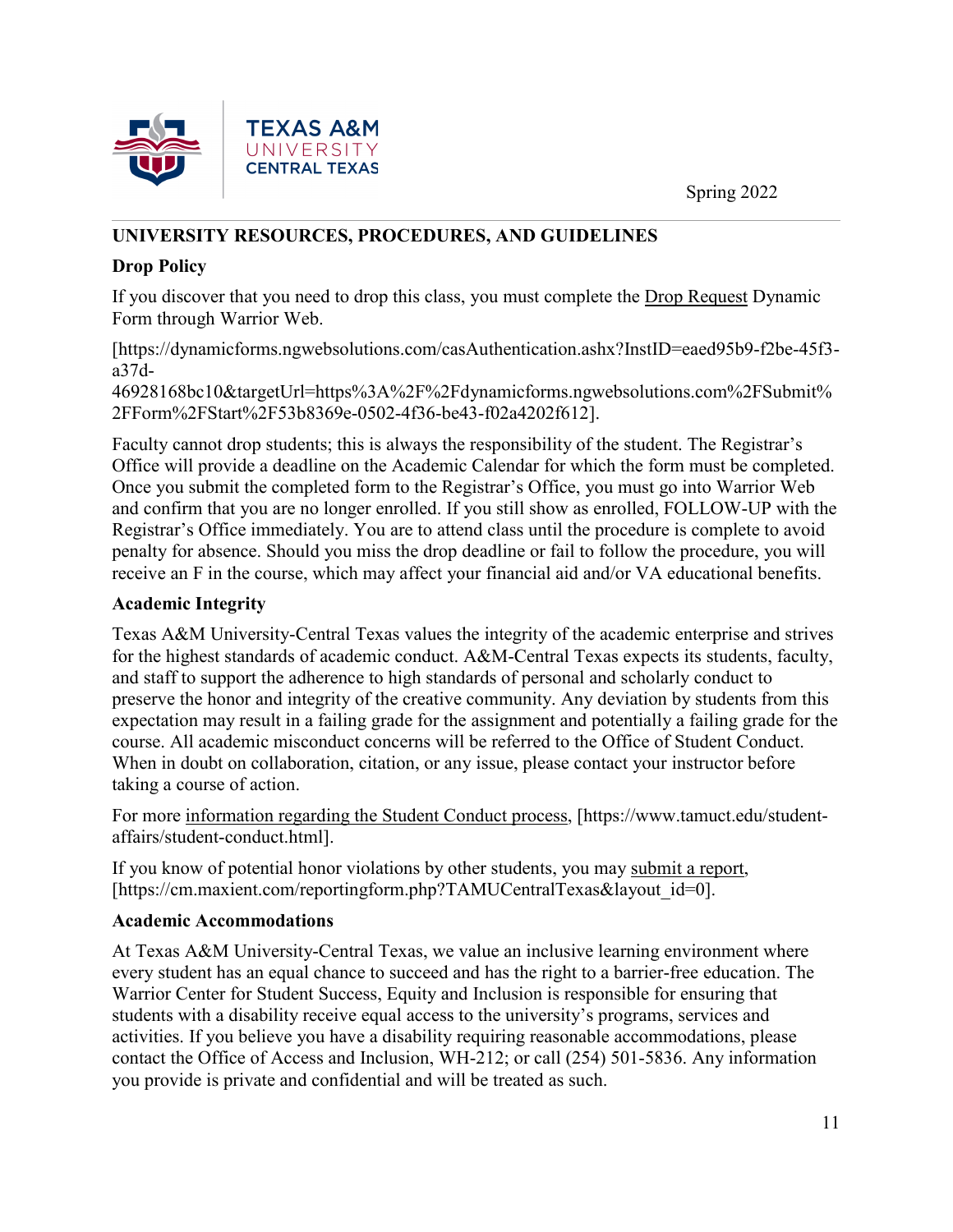

 Spring 2022 For more information, please visit our [Access & Inclusion](https://tamuct.instructure.com/courses/717) Canvas page (log-in required) [https://tamuct.instructure.com/courses/717]

# **Important information for Pregnant and/or Parenting Students**

Texas A&M University-Central Texas supports students who are pregnant and/or parenting. In accordance with requirements of Title IX and related guidance from US Department of Education's Office of Civil Rights, the Dean of Student Affairs' Office can assist students who are pregnant and/or parenting in seeking accommodations related to pregnancy and/or parenting. Students should seek out assistance as early in the pregnancy as possible. For more information, please visit [Student Affairs](https://www.tamuct.edu/student-affairs/pregnant-and-parenting-students.html) [https://www.tamuct.edu/student-affairs/pregnant-and-parentingstudents.html]. Students may also contact the institution's Title IX Coordinator. If you would like to read more about these [requirements and guidelines](http://www2.ed.gov/about/offices/list/ocr/docs/pregnancy.pdf) online, please visit the website [http://www2.ed.gov/about/offices/list/ocr/docs/pregnancy.pdf].

Title IX of the Education Amendments Act of 1972 prohibits discrimination on the basis of sex and gender–including pregnancy, parenting, and all related conditions. A&M-Central Texas is able to provide flexible and individualized reasonable accommodation to pregnant and parenting students. All pregnant and parenting students should contact the Associate Dean in the Division of Student Affairs at (254) 501-5909 to seek out assistance. Students may also contact the University's Title IX Coordinator.

# **Tutoring**

Tutoring is available to all A&M-Central Texas students, both virtually and in-person. Student success coaching is available online upon request.

If you have a question, are interested in becoming a tutor, or in need of success coaching contact the Warrior Center for Student Success, Equity and Inclusion at (254) 501-5836, visit the Warrior Center at 212 Warrior Hall, or by emailing [WarriorCenter@tamuct.edu.](mailto:WarriorCenter@tamuct.edu)

To schedule tutoring sessions and view tutor availability, please visit Tutor [Matching](https://nam04.safelinks.protection.outlook.com/?url=http%3A%2F%2Fwww.tutormatchingservices.com%2FTAMUCT&data=04%7C01%7Clisa.bunkowski%40tamuct.edu%7C886784139069461670c308d9aa01f55e%7C9eed4e3000f744849ff193ad8005acec%7C0%7C0%7C637727747643427346%7CUnknown%7CTWFpbGZsb3d8eyJWIjoiMC4wLjAwMDAiLCJQIjoiV2luMzIiLCJBTiI6Ik1haWwiLCJXVCI6Mn0%3D%7C3000&sdata=D%2F8HN2bUT1lLPfs5qSqKYlwh8a7pZVy7isM2gppluQE%3D&reserved=0) [Services](https://nam04.safelinks.protection.outlook.com/?url=http%3A%2F%2Fwww.tutormatchingservices.com%2FTAMUCT&data=04%7C01%7Clisa.bunkowski%40tamuct.edu%7C886784139069461670c308d9aa01f55e%7C9eed4e3000f744849ff193ad8005acec%7C0%7C0%7C637727747643427346%7CUnknown%7CTWFpbGZsb3d8eyJWIjoiMC4wLjAwMDAiLCJQIjoiV2luMzIiLCJBTiI6Ik1haWwiLCJXVCI6Mn0%3D%7C3000&sdata=D%2F8HN2bUT1lLPfs5qSqKYlwh8a7pZVy7isM2gppluQE%3D&reserved=0) [https://tutormatchingservice.com/TAMUCT] or visit the Tutoring Center in 111 Warrior Hall.

Chat live with a remote tutor 24/7 for almost any subject from on your computer! Tutor.com is an online tutoring platform that enables A&M-Central Texas students to log in and receive online tutoring support at no additional cost. This tool provides tutoring in over 40 subject areas except writing support. Access Tutor.com through Canvas.

# **University Writing Center**

University Writing Center: Located in Warrior Hall 416, the University Writing Center (UWC) at Texas A&M University–Central Texas (A&M–Central Texas) is a free service open to all A&M–Central Texas students. For the Spring 2022 semester, the hours of operation are from 10:00 a.m.-5:00 p.m. Monday thru Thursday in Warrior Hall 416 (with online tutoring available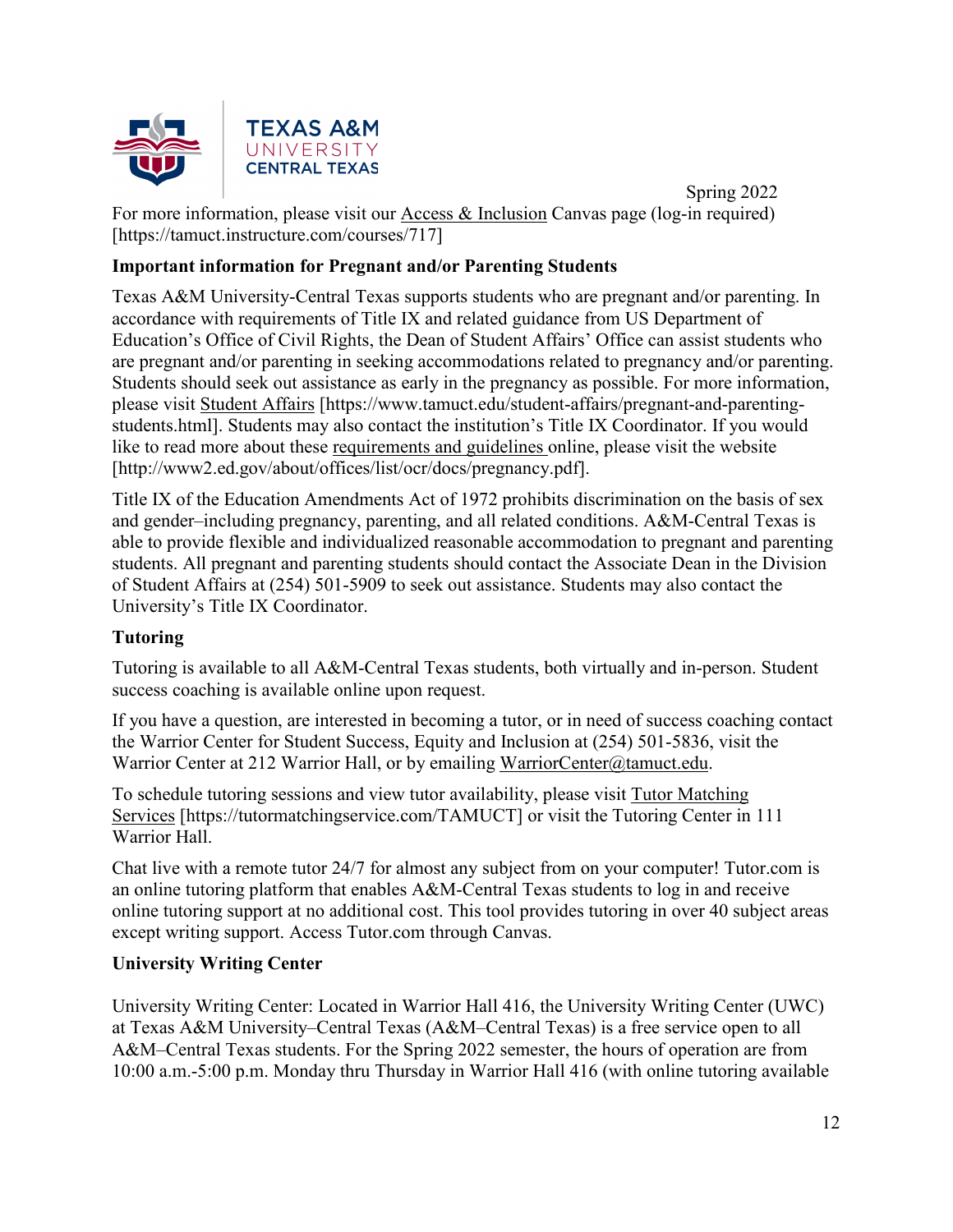

 Spring 2022 every hour as well) with satellite hours available online only Monday thru Thursday from 6:00- 9:00 p.m. and Saturday 12:00-3:00 p.m.

Tutors are prepared to help writers of all levels and abilities at any stage of the writing process. While tutors will not write, edit, or grade papers, they will assist students in developing more effective composing practices. By providing a practice audience for students' ideas and writing, our tutors highlight the ways in which they read and interpret students' texts, offering guidance and support throughout the various stages of the writing process. In addition, students may work independently in the UWC by checking out a laptop that runs the Microsoft Office suite and connects to WIFI, or by consulting our resources on writing, including all of the relevant style guides. Whether you need help brainstorming ideas, organizing an essay, proofreading, understanding proper citation practices, or just want a quiet place to work, the UWC is here to help!

Students may arrange a one-to-one session with a trained and experienced writing tutor by making an appointment via [WCOnline](https://tamuct.mywconline.com/) [https://tamuct.mywconline.com/]. In addition, you can email Dr. Bruce Bowles Jr. at bruce.bowles@tamuct.edu if you have any questions about the UWC, need any assistance with scheduling, or would like to schedule a recurring appointment with your favorite tutor by making an appointment via [WCOnline](https://tamuct.mywconline.com/) [https://tamuct.mywconline.com/]. In addition, you can email Dr. Bruce Bowles Jr. at bruce.bowles@tamuct.edu if you have any questions about the UWC, need any assistance with scheduling, or would like to schedule a recurring appointment with your favorite tutor.

# **University Library**

The University Library provides many services in support of research across campus and at a distance. We offer over 200 electronic databases containing approximately 400,000 eBooks and 82,000 journals, in addition to the 96,000 items in our print collection, which can be mailed to students who live more than 50 miles from campus. Research guides for each subject taught at A&M-Central Texas are available through our website to help students navigate these resources. On campus, the library offers technology including cameras, laptops, microphones, webcams, and digital sound recorders.

Research assistance from a librarian is also available 24 hours a day through our online chat service, and at the reference desk when the library is open. Research sessions can be scheduled for more comprehensive assistance, and may take place virtually through WebEx, Microsoft Teams or in-person at the library. Schedule an [appointment](https://nam04.safelinks.protection.outlook.com/?url=https%3A%2F%2Ftamuct.libcal.com%2Fappointments%2F%3Fg%3D6956&data=04%7C01%7Clisa.bunkowski%40tamuct.edu%7Cde2c07d9f5804f09518008d9ab7ba6ff%7C9eed4e3000f744849ff193ad8005acec%7C0%7C0%7C637729369835011558%7CUnknown%7CTWFpbGZsb3d8eyJWIjoiMC4wLjAwMDAiLCJQIjoiV2luMzIiLCJBTiI6Ik1haWwiLCJXVCI6Mn0%3D%7C3000&sdata=KhtjgRSAw9aq%2FoBsB6wyu8b7PSuGN5EGPypzr3Ty2No%3D&reserved=0)

[here](https://nam04.safelinks.protection.outlook.com/?url=https%3A%2F%2Ftamuct.libcal.com%2Fappointments%2F%3Fg%3D6956&data=04%7C01%7Clisa.bunkowski%40tamuct.edu%7Cde2c07d9f5804f09518008d9ab7ba6ff%7C9eed4e3000f744849ff193ad8005acec%7C0%7C0%7C637729369835011558%7CUnknown%7CTWFpbGZsb3d8eyJWIjoiMC4wLjAwMDAiLCJQIjoiV2luMzIiLCJBTiI6Ik1haWwiLCJXVCI6Mn0%3D%7C3000&sdata=KhtjgRSAw9aq%2FoBsB6wyu8b7PSuGN5EGPypzr3Ty2No%3D&reserved=0) [https://tamuct.libcal.com/appointments/?g=6956]. Assistance may cover many topics, including how to find articles in peer-reviewed journals, how to cite resources, and how to piece together research for written assignments.

Our 27,000-square-foot facility on the A&M-Central Texas main campus includes student lounges, private study rooms, group work spaces, computer labs, family areas suitable for all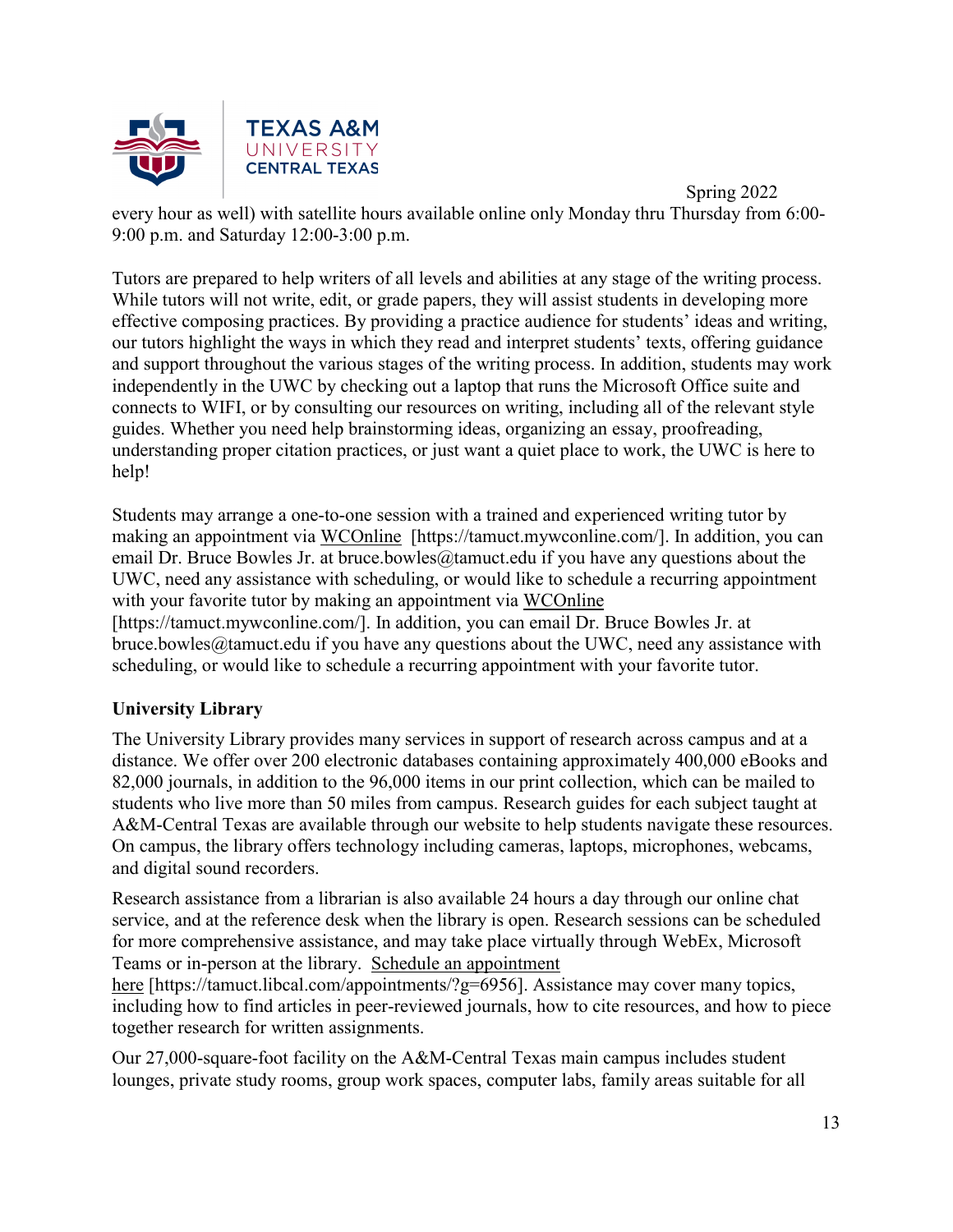

 Spring 2022 ages, and many other features. Services such as interlibrary loan, TexShare, binding, and laminating are available. The library frequently offers workshops, tours, readings, and other events. For more information, please visit our Library [website](https://nam04.safelinks.protection.outlook.com/?url=https%3A%2F%2Ftamuct.libguides.com%2Findex&data=04%7C01%7Clisa.bunkowski%40tamuct.edu%7C7d8489e8839a4915335f08d916f067f2%7C9eed4e3000f744849ff193ad8005acec%7C0%7C0%7C637566044056484222%7CUnknown%7CTWFpbGZsb3d8eyJWIjoiMC4wLjAwMDAiLCJQIjoiV2luMzIiLCJBTiI6Ik1haWwiLCJXVCI6Mn0%3D%7C1000&sdata=2R755V6rcIyedGrd4Os5rkgn1PvhHKU3kUV1vBKiHFo%3D&reserved=0) [http://tamuct.libguides.com/index].

# **OPTIONAL POLICY STATEMENTS**

# **A Note about Sexual Violence at A&M-Central Texas**

Sexual violence is a serious safety, social justice, and public health issue. The university offers support for anyone struggling with these issues. University faculty are mandated reporters, so if someone discloses that they were sexually assaulted (or a victim of Domestic/Dating Violence or Stalking) while a student at TAMUCT, faculty members are required to inform the Title IX Office. If you want to discuss any of these issues confidentially, you can do so through Student Wellness and Counseling (254-501-5955) located on the second floor of Warrior Hall (207L).

Sexual violence can occur on our campus because predators often feel emboldened, and victims often feel silenced or shamed. It is incumbent on ALL of us to find ways to actively create environments that tell predators we don't agree with their behaviors and tell survivors we will support them. Your actions matter. Don't be a bystander; be an agent of change. For additional information on campus policy and resources visit the [Title IX webpage](https://www.tamuct.edu/compliance/titleix.html) [\[https://www.tamuct.edu/compliance/titleix.html\]](https://www.tamuct.edu/compliance/titleix.html).

# **Behavioral Intervention**

Texas A&M University-Central Texas cares about the safety, health, and well-being of its students, faculty, staff, and community. If you are aware of individuals for whom you have a concern, please make a referral to the Behavioral Intervention Team. Referring your concern shows you care. You can complete the [referral](https://cm.maxient.com/reportingform.php?TAMUCentralTexas&layout_id=2) online [https://cm.maxient.com/reportingform.php?TAMUCentralTexas&layout\_id=2].

Anonymous referrals are accepted. Please see the [Behavioral Intervention Team](https://www.tamuct.edu/bit) website for more information [https://www.tamuct.edu/bit]. If a person's behavior poses an imminent threat to you or another, contact 911 or A&M-Central Texas University Police at 254-501-5805.

# **OTHER POLICIES**

# **Copyright Notice**

*Students should assume that all course material is copyrighted by the respective author(s). Reproduction of course material is prohibited without consent by the author and/or course instructor. Violation of copyright is against the law and Texas A&M University-Central Texas' Code of Academic Honesty. All alleged violations will be reported to the Office of Student Conduct.*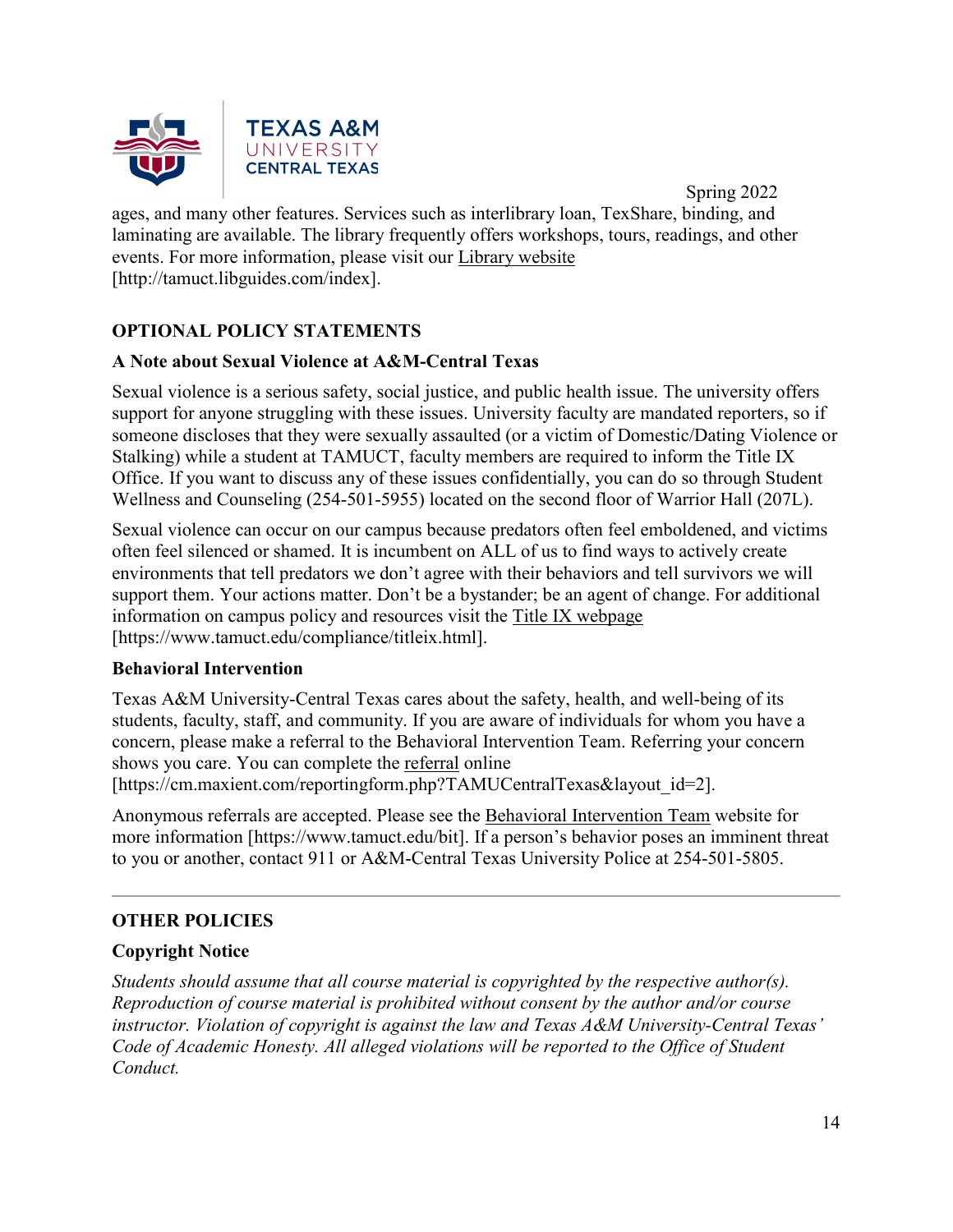

# **COURSE OUTLINE AND CALENDAR**

#### **Textbook Purchasing**

A student of this institution is not under any obligation to purchase a textbook from a universityaffiliated bookstore. The same textbook may also be available from an independent retailer, including an online retailer.

# **The professor reserves the right to amend this syllabus at any time, as needed.**

# **VIII. Course Schedule**

| Week         | <b>Class Activities</b> | <b>Assignments</b> |
|--------------|-------------------------|--------------------|
| $\mathbf{1}$ | Review course syllabus  | Introduction       |
|              |                         |                    |

| $\overline{2}$ | Chapter 1: A Primer to Human |
|----------------|------------------------------|
|                | Trafficking                  |

3 Discussion Board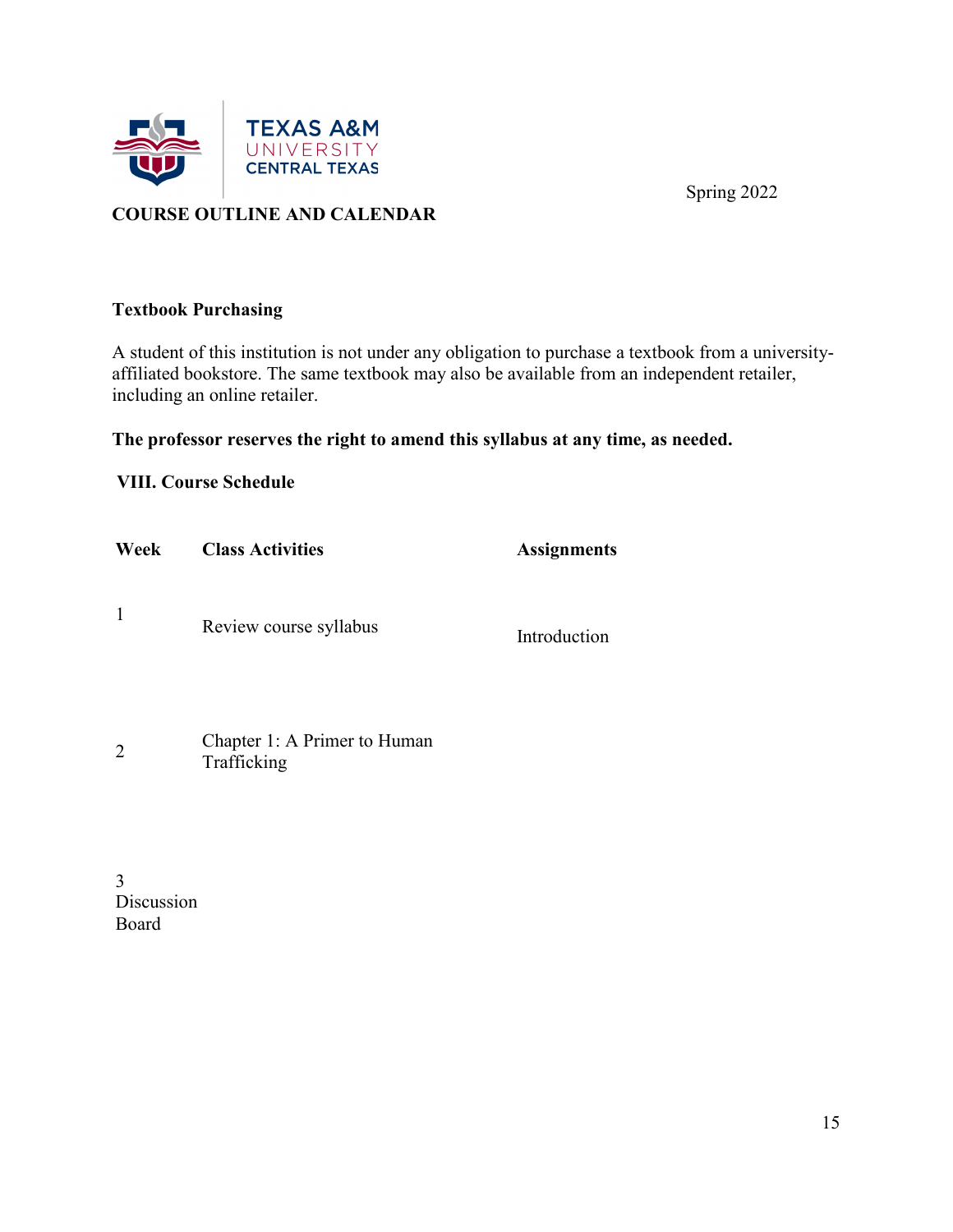

- 4 Chapter 2: Understanding the Context of History
- 5 Discussion Board
- <sup>6</sup> Chapter 3: Understanding Terms, Definitions, and Intersectionality
- <sup>7</sup> Chapter 4: The Economics of Human Trafficking
- 8 Discussion Board
- 9 Chapter 5: Understanding Disruption, and Interventions at a Micro Level
- 10 Discussion Board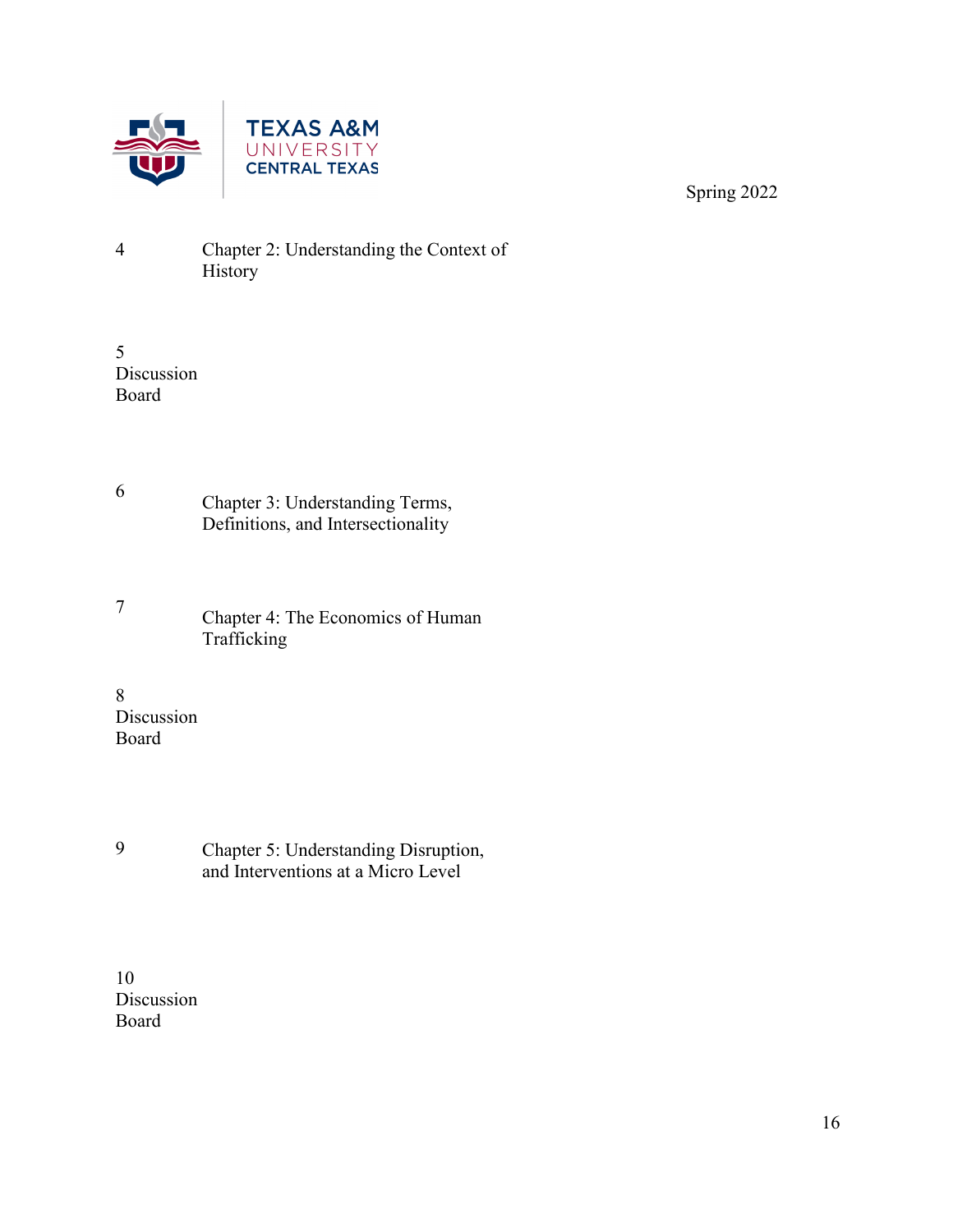

| 11                        | Chapter 6: Understanding Disruption, and Interventions at the Mezzo<br>Level |
|---------------------------|------------------------------------------------------------------------------|
| 12<br>Discussion<br>Board |                                                                              |
| 13                        | Chapter 7: Understanding Disruption, and Interventions at the Macro<br>Level |
| 14                        |                                                                              |
| 15                        | Chapter 8: Understanding Collective Impact and Individual Action             |
| 16                        | <b>FINAL EXAM</b>                                                            |

#### **Rubric for Assessing Professional Behaviors (RAPB)**

Students must demonstrate the ability to maintain scores of 3 or 4 in each of the following 15 professional behavior areas listed below to be considered for a field placement, as these are the expected professional behaviors of social work interns and professional social workers.

| Professional Behaviors                                                         | 1 Unacceptable                                                                                                       | 2 Needs<br>Improvement                                   | 3 Acceptable                                                                                                                         | 4 Outstanding                                      |
|--------------------------------------------------------------------------------|----------------------------------------------------------------------------------------------------------------------|----------------------------------------------------------|--------------------------------------------------------------------------------------------------------------------------------------|----------------------------------------------------|
| 1. Attendance: Attends<br>classes and related<br>meetings<br>(CSWE EPAS 2.1.1) | a significant (more several $(4-5)$ )<br>than 6) number of classes and/or a<br>classes and/or a<br>sufficient number | moderate number<br>meetings such that meetings such that | Student has missed Student has missed Student attends almost<br>all classes (missing no<br>more than 3) and/or<br>attends almost all | Student attends all<br>classes and/or<br>meetings. |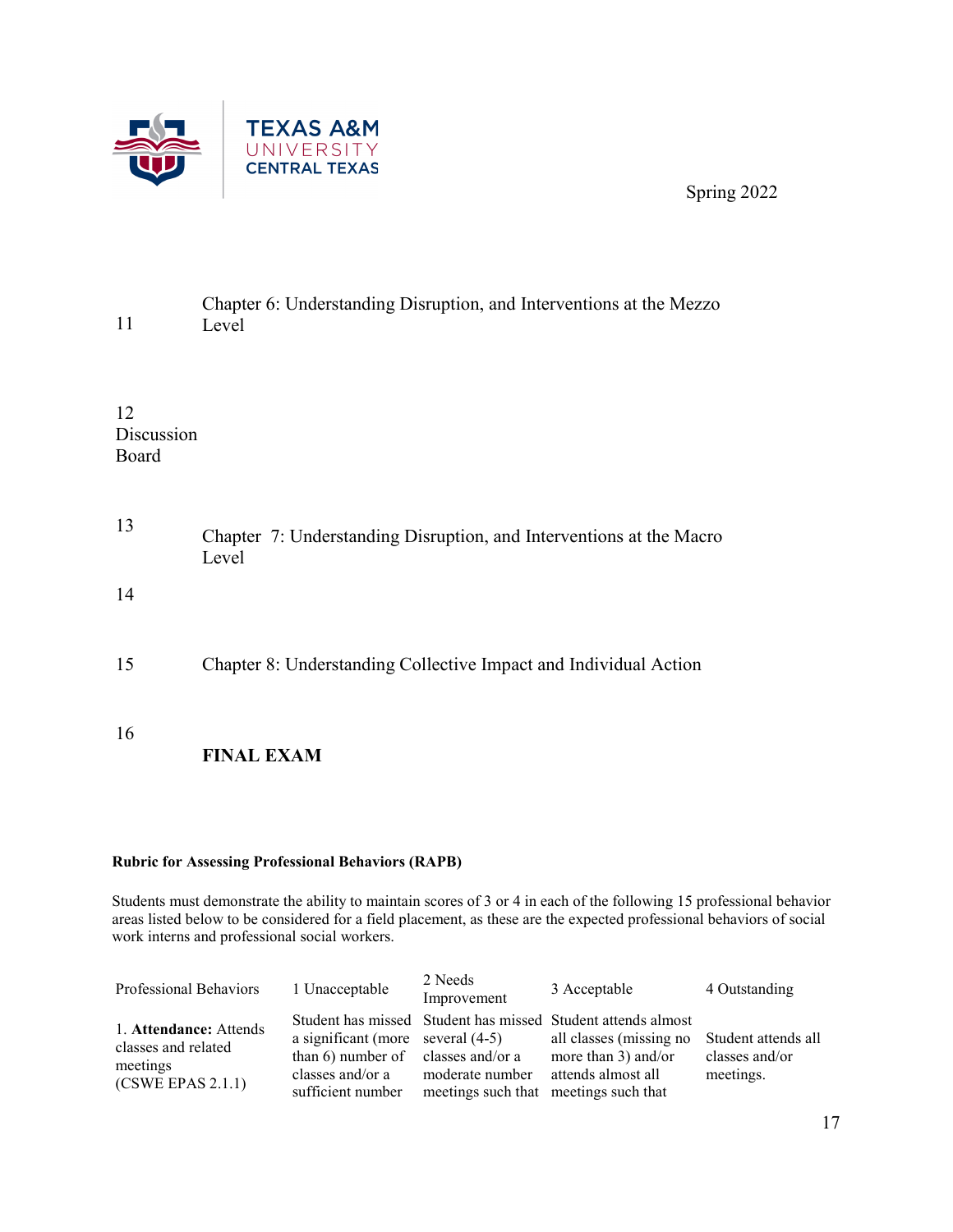

# **TEXAS A&M**<br>UNIVERSITY<br>CENTRAL TEXAS

|                                                                                                                                   |                                                                                                                                                                      |                                                                                                                                                   |                                                                                                                                                                                                                                                               | Spring 2022                                                                                                                                                                                                                                          |
|-----------------------------------------------------------------------------------------------------------------------------------|----------------------------------------------------------------------------------------------------------------------------------------------------------------------|---------------------------------------------------------------------------------------------------------------------------------------------------|---------------------------------------------------------------------------------------------------------------------------------------------------------------------------------------------------------------------------------------------------------------|------------------------------------------------------------------------------------------------------------------------------------------------------------------------------------------------------------------------------------------------------|
|                                                                                                                                   | of meetings to<br>impair<br>performance.                                                                                                                             | it impacts<br>performance.                                                                                                                        | absence does not<br>impact/impair<br>performance.                                                                                                                                                                                                             |                                                                                                                                                                                                                                                      |
| and present<br>(CSWE EPAS 2.1.1)                                                                                                  | Student has been<br>significantly late to<br>2. Punctuality: Is punctual class/meetings or<br>left early from<br>class/meetings 3 or<br>more times in a<br>semester. | Student has<br>occasionally (no<br>more than 2 times)<br>been late to<br>class/meetings or<br>left early from<br>class/meetings in a<br>semester. | Student is on time to<br>class/meetings and<br>stays until the end<br>except in truly rare or<br>unusual circumstances<br>that are considered<br>excusable by the<br>professor.                                                                               | Student is always on<br>time and stays until<br>the end of<br>class/meetings.                                                                                                                                                                        |
| 3. Initiation of<br><b>Communication:</b> Initiates<br>communication with the<br>professor/supervisor<br>(CSWE EPAS 2.1.1; 2.1.3) | Student rarely<br>contacts the<br>instructor/supervi-<br>sor to inform of<br>tardiness/absence.<br>and/or student<br>provides no reason<br>for<br>tardiness/absence. | Student may<br>contact the<br>professor/supervi-<br>sor to inform of<br>tardiness/absence,<br>but generally does<br>so after the<br>occurrence.   | Student almost always<br>contacts the<br>professor/supervisor<br>prior to the occurrence<br>to inform of<br>tardiness/absence. In<br>rare instances when this<br>is not done prior, the<br>student contacts the<br>professor/supervisor<br>immediately after. | Student always<br>contacts the<br>professor/supervi-<br>sor prior to the<br>beginning of class to<br>inform of<br>anticipated<br>tardiness/absence<br>except in an<br>emergency, and then<br>contacts the<br>professor<br>immediately<br>thereafter. |
| 4. Respect: Demonstrates<br>respect and support in<br>relationships<br>(CSWE EPAS 2.1.1)                                          | Student is<br>frequently<br>disrespectful to and<br>non-supportive of<br>classmates, staff,<br>faculty, and/or<br>community<br>members.                              | Student is<br>occasionally<br>non-supportive of<br>classmates, staff,<br>faculty, and/or<br>community<br>members.                                 | Student is rarely<br>disrespectful to<br>disrespectful to and classmates, staff, and/or<br>faculty. Student almost<br>always demonstrates<br>support in these<br>relationships/interac-<br>tions.                                                             | Student is never<br>disrespectful to<br>classmates, staff,<br>and/or faculty.<br>Student always<br>demonstrates<br>support in these<br>relationships/in-<br>teractions.                                                                              |
|                                                                                                                                   |                                                                                                                                                                      |                                                                                                                                                   |                                                                                                                                                                                                                                                               |                                                                                                                                                                                                                                                      |
| Professional Behaviors 1 Unacceptable                                                                                             |                                                                                                                                                                      | 2 Needs<br>Improvement                                                                                                                            | 3 Acceptable                                                                                                                                                                                                                                                  | 4 Outstanding                                                                                                                                                                                                                                        |
| 5. Self-Awareness:<br>Demonstrates self-<br>awareness (CSWE<br>EPAS 2.1.1)                                                        | Student rarely shows<br>self-awareness about<br>the impact of verbal<br>and non-verbal<br>communications.                                                            | Student occasionally<br>shows self-<br>awareness about the<br>impact of verbal and<br>non-verbal<br>communications.                               | Student almost always<br>maintains a high level<br>of self-awareness about<br>the impact of verbal and<br>non-verbal<br>communications.                                                                                                                       | Student always<br>maintains a high<br>level of self-<br>awareness about the<br>impact of verbal and<br>non-verbal<br>communications.                                                                                                                 |
| 6. Diversity<br><b>Awareness:</b>                                                                                                 | Student's classroom<br>or other student                                                                                                                              | Student occasionally<br>reflects respect for                                                                                                      | Student's classroom or<br>other student related                                                                                                                                                                                                               | Student's classroom<br>or other student                                                                                                                                                                                                              |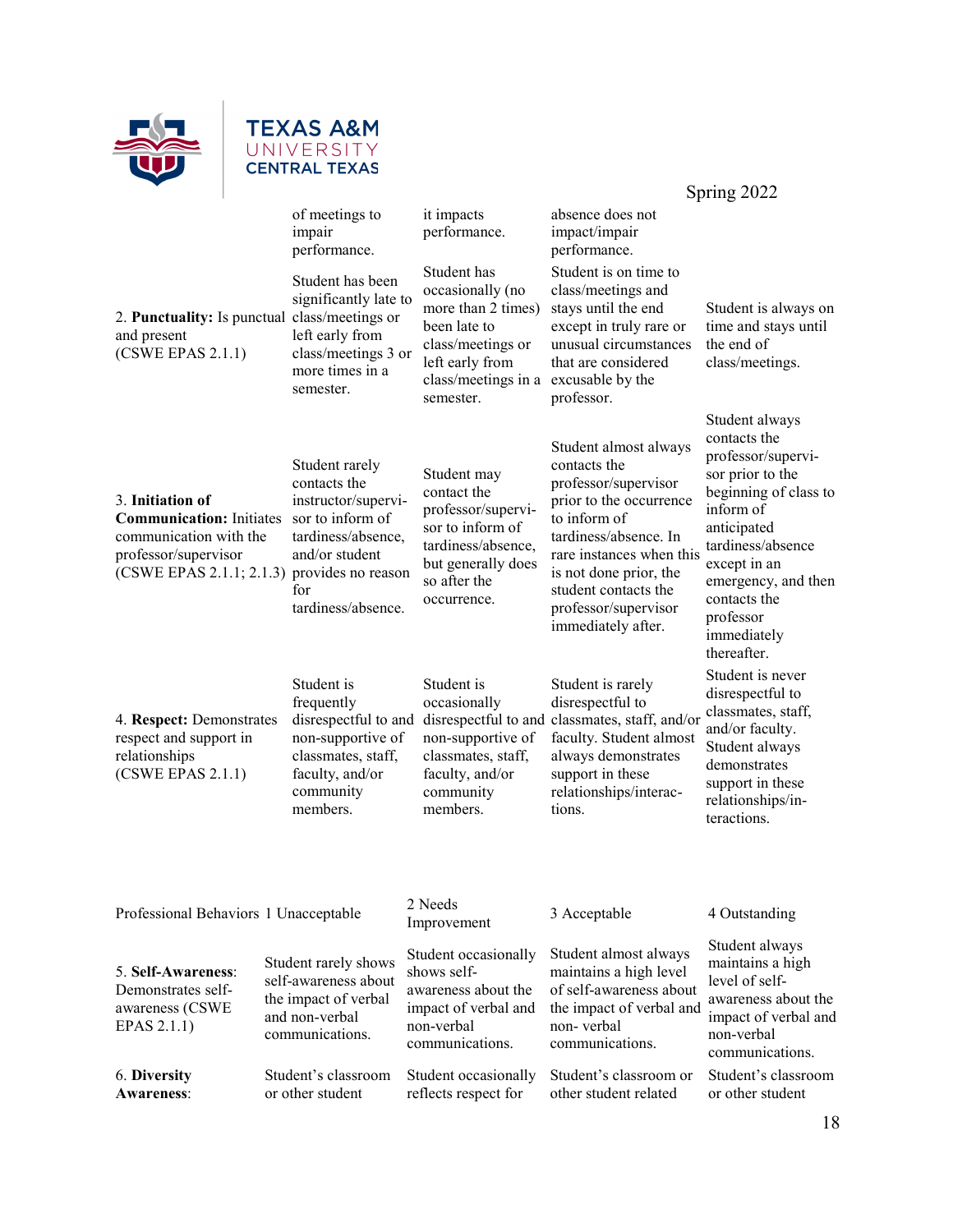



people.

Student rarely demonstrates

work with others, and/or student has poor relationships with classmates or others involved in student learning.

Student rarely engages in class activities/discus-sions and does not make an effort to do so following feedback. Or student frequently monopolizes the learning space, limiting others' engagement and/or inhibiting the learning environment.

related interactions rarely reflect respect for and appreciation of diverse opinions, experiences, and/or

Demonstrates awareness and responsiveness to diversity (CSWE EPAS 2.1.1; 2.1.4)

#### 7. **Collegiality**:

Demonstrates collegiality and collaborative interactions (CSWE EPAS 2.1.1)

#### 8. **Course**

**Engagement**: Demonstrates appropriate engagement in class activities/discussions (CSWE EPAS 2.1.1) and appreciation of diverse opinions, experiences, and/or people in the classroom or during other student related interactions.

collaborative skills in occasionally reluctant Student is to collaborate with others and/or struggles with maintaining positive relationships.

> Student occasionally engages in class activities/discussions and makes some effort to do so following feedback. Or student occasionally monopolizes the learning space, limiting others' engagement and/or inhibiting the learning environment.

interactions almost always reflect respect for and appreciation of diverse opinions, experiences, and/or people.

Student almost always works collaboratively with team members, and/or student almost always engages positively with others.

#### Student almost always engages in class activities/discussions and rarely monopolizes the learning space in a way that it limits others' engagement and/or the learning environment.

#### Spring 2022

related interactions always reflect respect for and appreciation of diverse opinions, experiences, and/or people.

Student always works collaboratively with all team members, and/or student always engages positively with others.

Student always engages in class activities/discussions and never monopolizes the learning space in a way that it limits others' engagement and/or the learning environment.

| Professional Behaviors                                                                                          | 1 Unacceptable                                                                                                                                                         | 2 Needs<br>Improvement                                                                                                                                       | 3 Acceptable                                                                                                                                          | 4 Outstanding                                                                                                                                                           |
|-----------------------------------------------------------------------------------------------------------------|------------------------------------------------------------------------------------------------------------------------------------------------------------------------|--------------------------------------------------------------------------------------------------------------------------------------------------------------|-------------------------------------------------------------------------------------------------------------------------------------------------------|-------------------------------------------------------------------------------------------------------------------------------------------------------------------------|
| 9. Written Expression: Strives<br>for a high level of written<br>expression<br>(CSWE EPAS 2.1.1; 2.1.3)         | Student's writing<br>shows significant<br>impairment in<br>content, grammar,<br>spelling, structure,<br>and/or flow.<br>Writing grades<br>are/would be a D<br>or $F$ . | Student's writing<br>shows moderate<br>impairment in<br>content, grammar,<br>spelling, structure,<br>and/or flow. Writing<br>grades are/would be<br>a low C. | Student's writing<br>demonstrates<br>good content,<br>grammar,<br>spelling, structure,<br>and/or flow.<br>Writing grades<br>are/would be a<br>high C. | Student's writing<br>demonstrates very<br>good to excellent<br>content, grammar,<br>spelling, structure,<br>and/or flow.<br>Writing grades<br>are/would be a B<br>or A. |
| 10. Initiative & Reliability:<br>Demonstrates initiative, reliability<br>and dependability (CSWE EPAS<br>2.1.1) | Student rarely<br>takes initiative to<br>plan work and<br>complete it in a                                                                                             | Student only<br>occasionally takes<br>initiative to plan<br>work and complete                                                                                | Student almost<br>always takes<br>initiative to plan<br>work and                                                                                      | Student always<br>takes initiative to<br>plan and complete<br>work in a timely                                                                                          |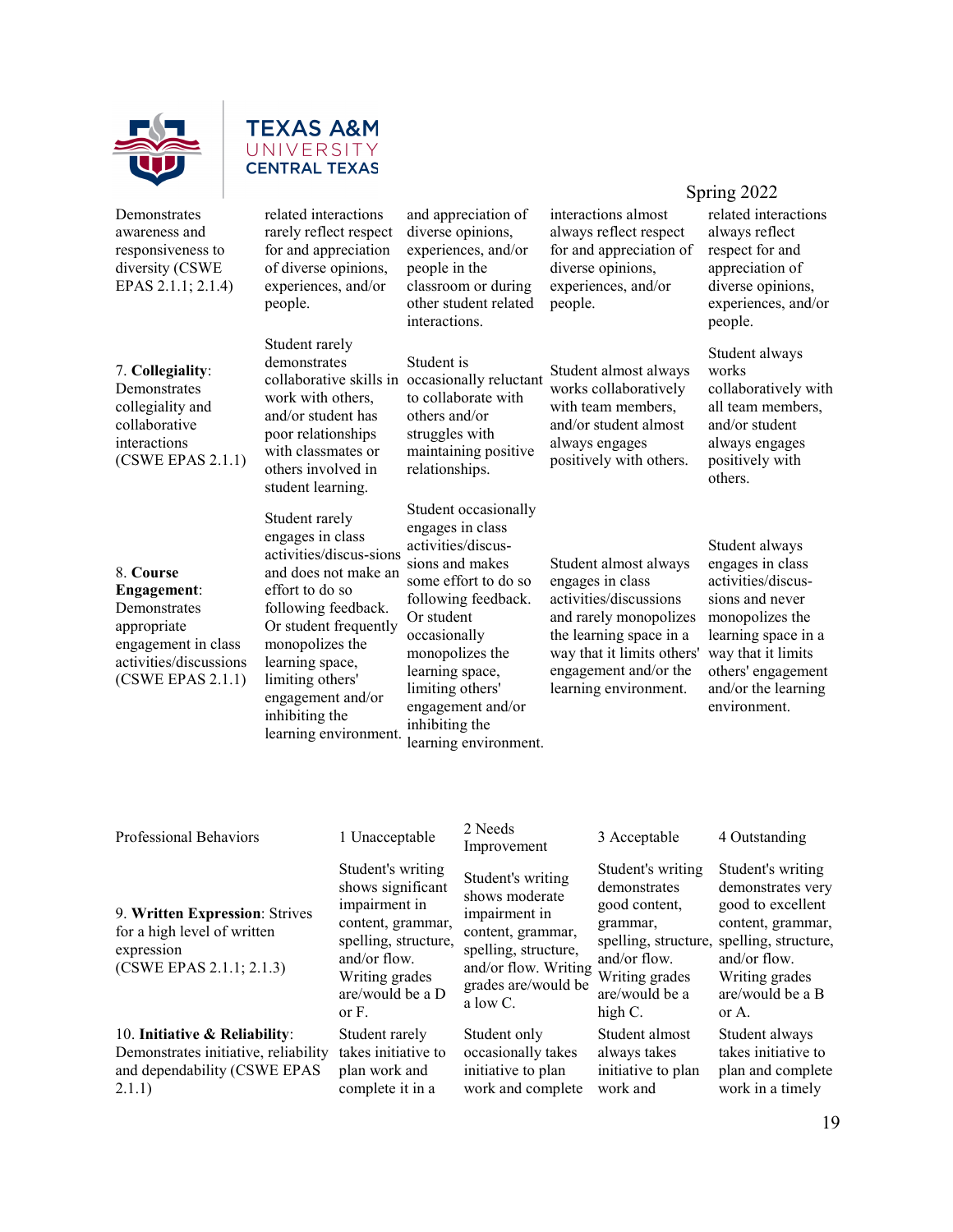

# **TEXAS A&M** UNIVERSITY **CENTRAL TEXAS**

timely manner, and/or student rarely gets assignments done and submitted on time.

#### 11.**Responsiveness to**

**Feedback:** Demonstrates evidence of motivation to improve oneself.

(CSWE EPAS 2.1.1)

#### 12. **Compliance with Professional Requirements**:

Demonstrates compliance with the professional conduct policy in the BSW Program, Texas A&M University-Central Texas Code of Conduct, Field Education Manual, and, as applicable, Field Agency Policies. (CSWE EPAS 2.1.1; 2.1.2)

13. **Compliance with the NASW Code of Ethics**: Demonstrates compliance with the Code of Ethics in its entirety

(CSWE EPAS 2.1.1; 2.1.2)

Student has not demonstrated receptiveness to suggestions and feedback from others and, therefore, makes no effort to adjust performance accordingly. Student demonstrates significant problems in complying with Program requirements, University requirements, and/or the Field manual.

Student is consistently noncompliant with one or more components of the Code of Ethics.

it in a timely manner, resulting in timely manner, coming to class minimally prepared and occasionally missing assignment due dates.

Student is usually receptive to suggestions and feedback but does not adjust performance accordingly.

Student occasionally demonstrates noncompliance with the Program requirements, University requirements, and/or the Field manual.

Student is only moderately compliant with components of the Code of Ethics.

complete it in a and/or work is almost always submitted on time.

Student is almost always receptive to suggestions or feedback and adjusts performance accordingly.

Student almost always demonstrates compliance with the Program requirements, University requirements, and/or the Field manual.

Student is almost always compliant with the Code of Ethics.

accordingly. Student always demonstrates compliance with the Program requirements,

requirements, and/or the Field manual. Student consistently

University

demonstrates compliance with the Code of Ethics.

Professional Behaviors 1 Unacceptable 2 Needs<br>Improvement

14. **Quality and Quantity of Work**: Strives for high quality work that meets assignment guidelines.

(CSWE EPAS 2.1.1)

Student submits

assignments that frequently lack neatness, accuracy, organization, and thoroughness, and/or the work submitted is incomplete.

Student submits assignments that occasionally lack neatness, accuracy, organization, and thoroughness, and/or organization, and the work submitted is somewhat incomplete.

3 Acceptable 4 Outstanding

Student rarely submits assignments that lack neatness, accuracy, thoroughness. The work submitted is generally complete.

Student always submits assignments that are neat, accurate, organized, and thorough. The work submitted is always complete.

# Spring 2022

manner, and/or work is always submitted on time.

Student is always receptive to suggestions or feedback from others and adjusts performance

20